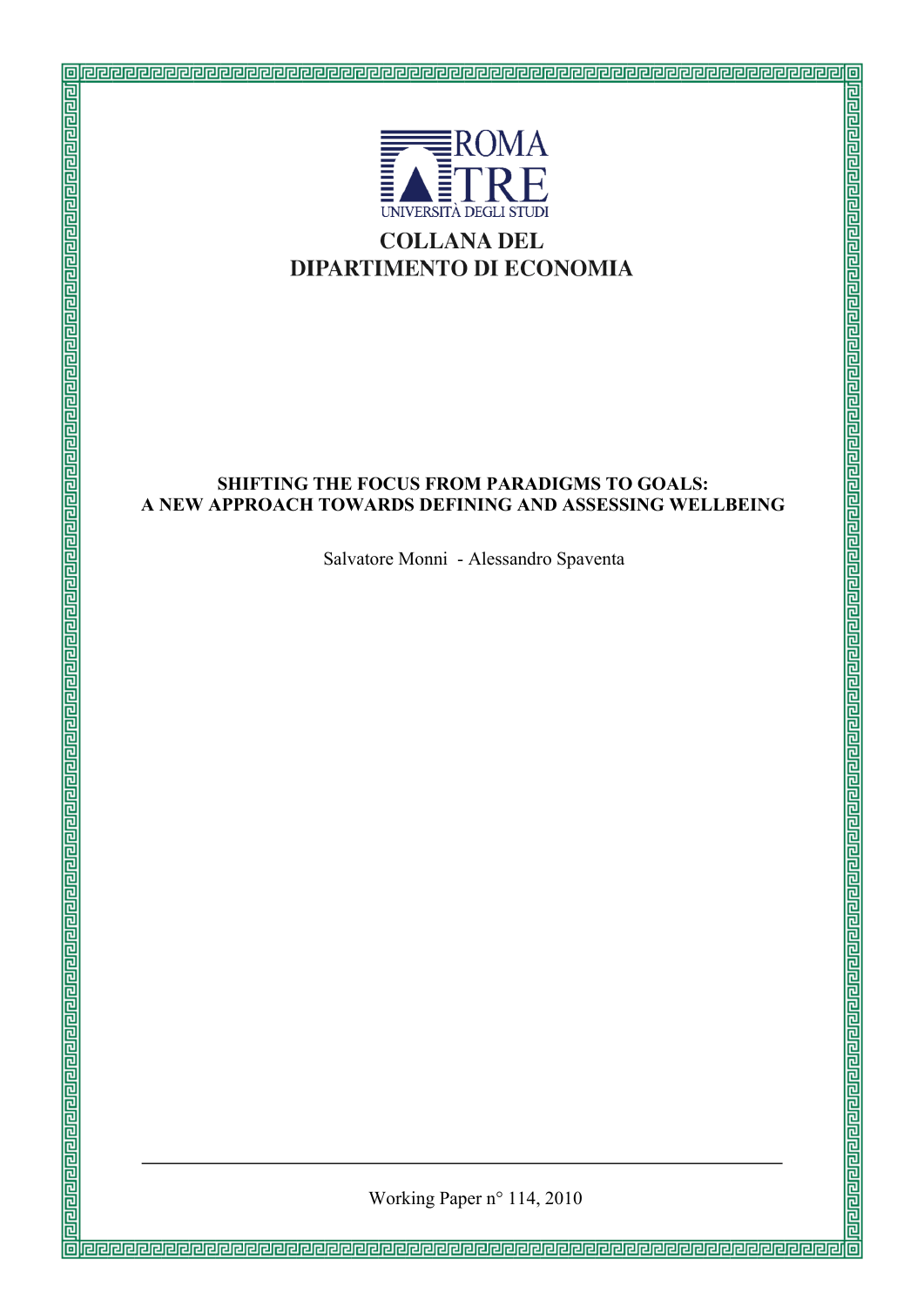I Working Papers del Dipartimento di Economia svolgono la funzione di divulgare tempestivamente, in forma definitiva o provvisoria, i risultati di ricerche scientifiche originali. La loro pubblicazione è soggetta all'approvazione del Comitato Scientifico.

 Per ciascuna pubblicazione vengono soddisfatti gli obblighi previsti dall'art. l del D.L.L. 31.8.1945, n. 660 e successive modifiche.

Copie della presente pubblicazione possono essere richieste alla Redazione.

#### **REDAZIONE:**

Dipartimento di Economia Università degli Studi Roma Tre Via Silvio D'Amico, 77 - 00145 Roma Tel. 0039-06-57335655 fax 0039-06-57335771 E-mail: dip\_eco@uniroma3.it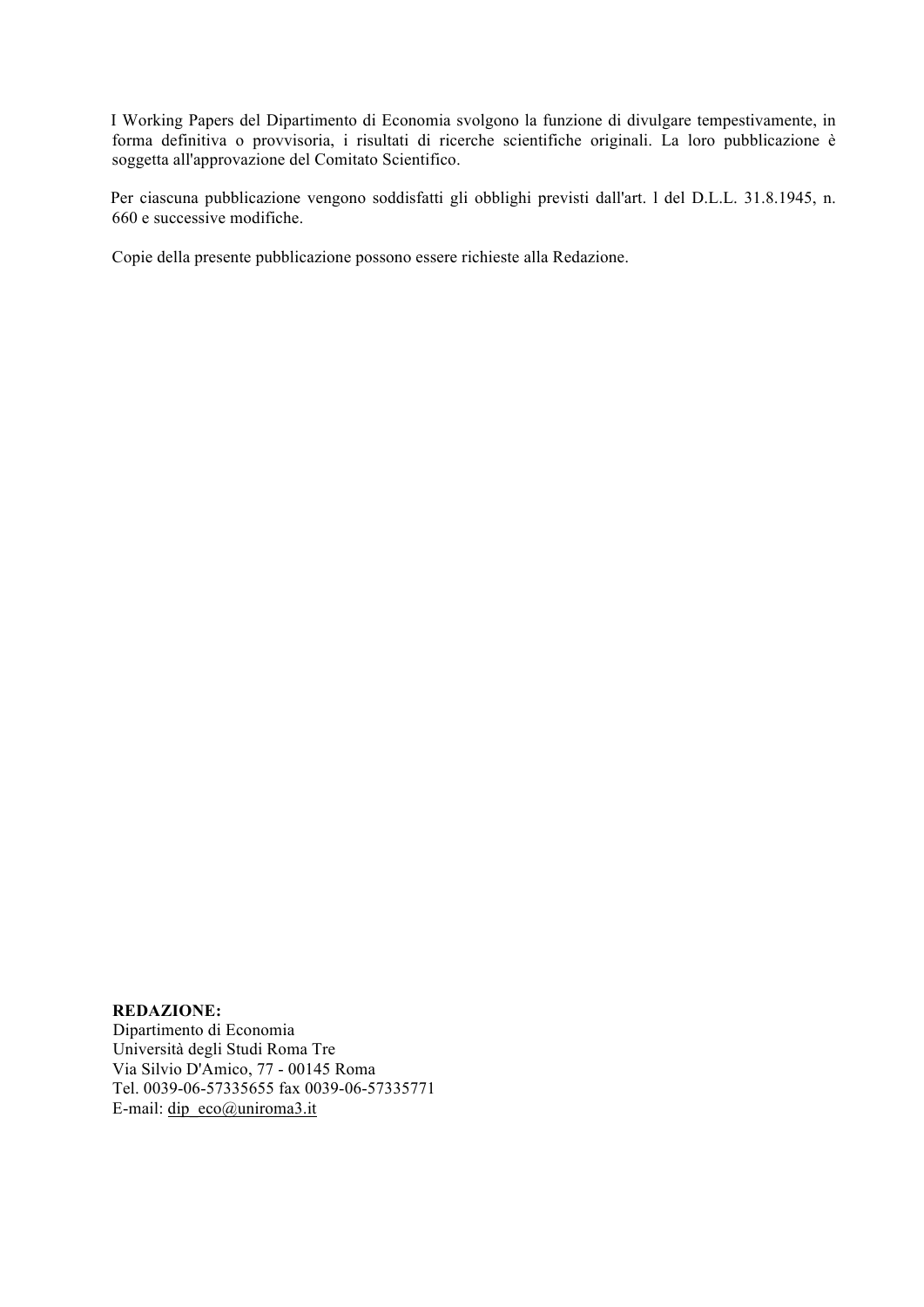

## **SHIFTING THE FOCUS FROM PARADIGMS TO GOALS: A NEW APPROACH TOWARDS DEFINING AND ASSESSING WELLBEING**

Salvatore Monni - Alessandro Spaventa

*Comitato Scientifico:*

- *F. De Filippis*
- *A. Giunta*
- *P. Lazzara*
- *L. Mastroeni*
- *S. Terzi*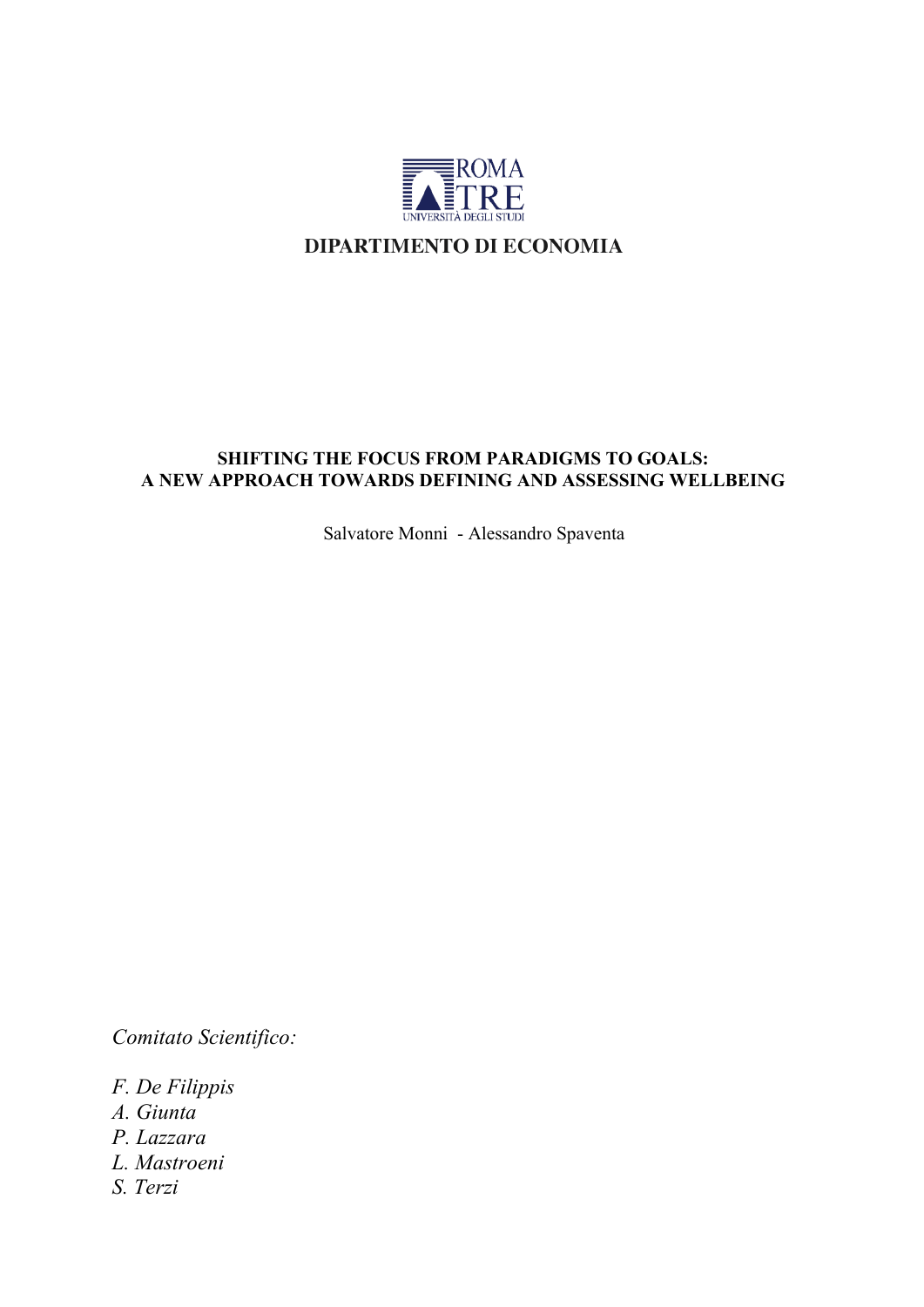# **Shifting the Focus from Paradigms to Goals: A New Approach Towards Defining and Assessing Wellbeing**

*Università degli Studi "Roma Tre" Internazionale* 

**Salvatore Monni Alessandro Spaventa\*** 

*What we measure affects what we do. If we have the wrong measures, we will strive for the wrong things."* J. Stiglitz, Finacial Times 14 September 2009*<sup>1</sup>*

#### **Abstract**

GDP as an indicator is relatively recent. It was introduced seventy years ago and like many other institutions it is an issue of the historical period in which it was created in the years between the Great Depression and World War II. The adoption of the GDP as an indicator is not a neutral choice, but rather the logical consequence of a well-defined theoretical paradigm in which GDP appears the essential tool apt to promote well-being and development. Since then, however, times have changed, new problems have emerged and new theories and approaches have been developed to address them. Starting from these considerations the paper examines the problems connected with adopting an indicator as an absolute measure of progress. Indicators, in fact, are not neutral: they are the result of a specific economic approach; hence they are biased in nature and contribute to define policies that are implemented. After reviewing the main theories and indicators introduced by literature in the last sixty years, we propose to adopt a different approach according to which progress is measured against stated goals and not in absolute terms. Subsequently, we present an example of this approach by introducing a new indicator (ICSES – Index of Competitiveness and Social and Environmental Sustainability) to measure the performance of EU countries vis-à-vis the goals explicitly stated by the European Union.

#### **Sommario**

 $\overline{a}$ 

Il PIL è un indicatore relativamente recente. È stato introdotto 70 anni fa e, come molti altri istituti, è la conseguenza diretta degli avvenimenti e del dibattito del periodo storico nel quale fu elaborato, ovvero gli anni tra la grande depressione e la seconda guerra mondiale. L'adozione del PIL come indicatore non rappresenta una scelta neutrale, ma la conseguenza logica di un preciso paradigma teorico nel quale il PIL viene assunto come lo strumento per promuovere benessere e sviluppo. Da allora, tuttavia, i tempi sono cambiati, nuovi problemi sono emersi e sono stati sviluppati nuovi

Salvatore Monni, Department of Economics, Roma Tre University, Rome, Italy. E mail: <monni@uniroma3.it>; Alessandro Spaventa, Internazionale, Rome, Italy. E mail:  $\langle a$ .spaventa@internazionale.it>.

We are very grateful to Giorgio Ruffolo for his precious contribute to the birth of this paper that owes much to the discussions we had together and to his sharp insights. We are also grateful to Valeria Costantini, Massimiliano Corradini and Maria Vittoria Tessitore, for helpful discussion and constructive comments. We hope not to have wasted all this help. Naturally, all usual disclaimers apply.

<sup>1</sup> http://www.ft.com/cms/s/0/a157142e-a15c-11de-a88d-00144feabdc0.html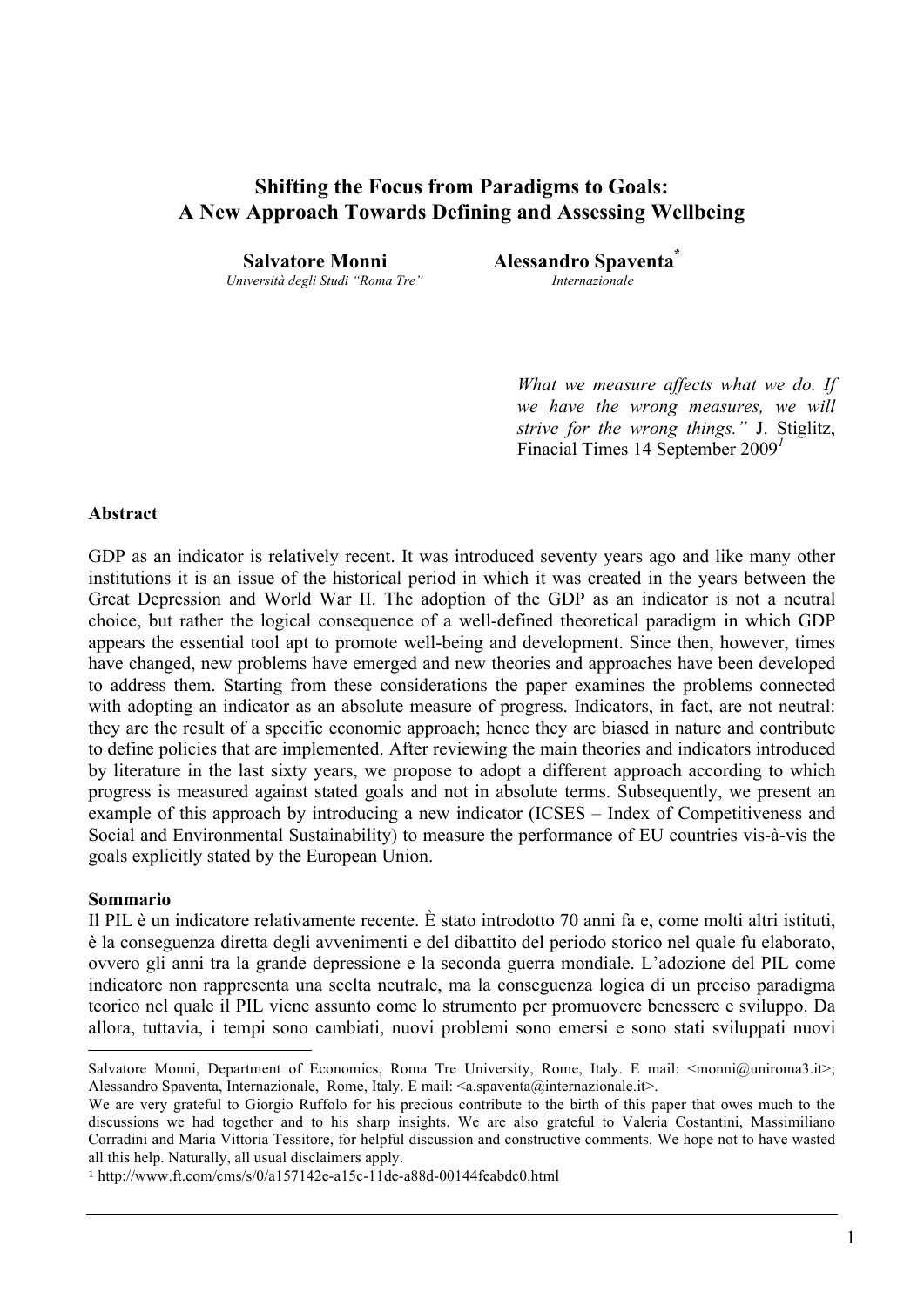approcci e teorie per affrontarli. Partendo da tali considerazioni il paper esamina i problemi connessi con l'adozione di un indicatore come misura assoluta del progresso. Se gli indicatori non sono neutrali, ma il risultato di un approccio economico preciso, essi sono per loro natura *biased* e contribuiscono a definire le politiche che vengono varate e portate avanti. Dopo aver ripercorso le principali teorie e indicatori proposti dalla letteratura negli ultimi 60 anni, proponiamo di adottare un approccio differente per il quale il progresso viene misurato rispetto ad obiettivi definiti e accettati e non in modo assoluto. Successivamente presentiamo un esempio di tale approccio introducendo un nuovo indicatore (ICSES – Indice di Competitività e Sostenibilità Sociale e Ambientale) per misurare la performance dei paesi dell'Unione Europea rispetto agli obiettivi definiti in sede europea.

**Key words:** ISES**,** GDP , Sustainability, Human Development, Wellbeing. **JEL classification:** I3, J16, J21, O15, R1

#### **1. Foreword**

In this paper, may be aiming a bit too high, we propose a different approach towards the definition of what determines wellbeing and consequently the policies to implement and the indicators to use. We dispute the idea that the determinants of wellbeing, i.e. what improves or worsen the life of a given society, should be a matter of economists debating on the role of growth, on that of schooling or any other factor, and therefore propose a different way of approaching the issue. We do this first by examining the relation between indicators, policies, goals and the concept of wellbeing, starting form the classic dispute between growth and development (par. 2). We then focus on the relation between indicators and the theoretical paradigms to which they refer (par. 3). In the subsequent paragraph we highlight the limits of indicators based on these, or other paradigms, and propose instead an up-side down approach in which goals are determined in the context of a political and democratic process and indicators are then elaborated to measure the achievement rate of these goals (par.4). Finally, as a mere example, we highlight some goals that have been defined according to such a process and propose a synthetic indicator to measure the rate of achievement of these goals (par. 5).

#### **2. Wellbeing, growth and development: are they in fact related?**

Since its birth, in the 1940s, GDP has been the object both of sharp criticism and of enthusiastic approval and support<sup>2</sup>. Disputes have proliferated among economists, highlighting limits and virtues of what has become probably the most well-known and used economic indicator. Alternative indicators have been proposed, in many cases to be quickly left aside. Except for a couple of them which have gained ground becoming more and more known and used not only among academics, but also among policy-makers and journalists – it is the case of the Measure of Economic Welfare -MEW- (Nordhaus and Tobin, 1972) and, more recently, of the Human Development Index -HDI- (UNDP, 1990).

All through this long lasting controversy theoretical problems as well as methods of measurement

 $\frac{1}{2}$ <sup>2</sup> "While the GDP and the rest of the national income accounts may seem to be arcane concepts, they are truly among the great inventions of the twentieth century". Paul A. Samuelson and William D. Nordhaus in "GDP: One of the Great Inventions of the 20th Century." Bureau of Economic Analysis U.S. Department of Commerce, 1999. http://www.bea.gov/scb/account\_articles/general/0100od/maintext.htm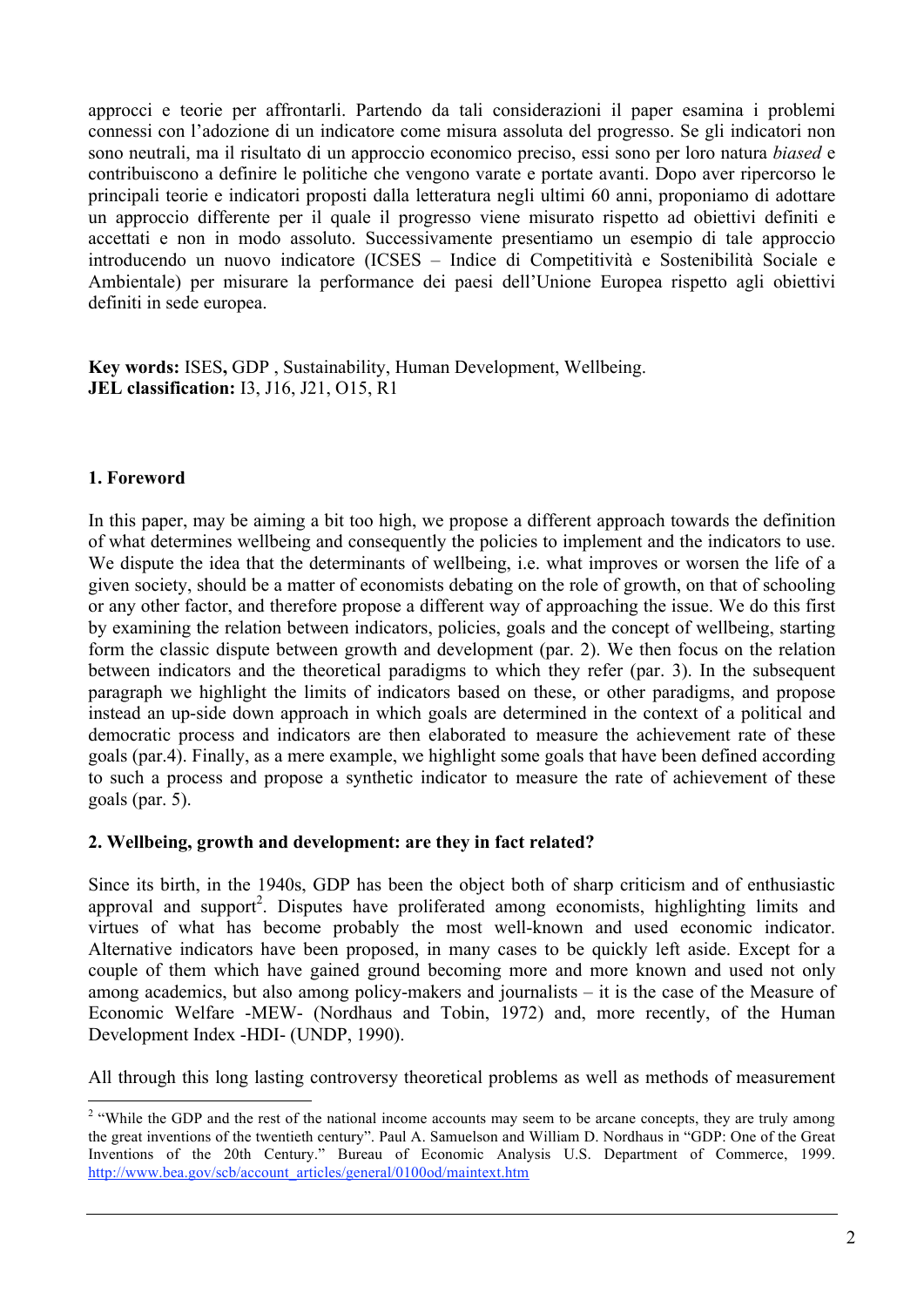have been debated. Ideas flourished, and often clashed, thus contributing to the development of the economic doctrine. For how rich and fulfilling the debate has been, by taking a retrospective view one cannot brush aside the subtle and disturbing feeling that, somehow, sometime, the point has been lost and the perspective that has characterised the debate is not exactly the right one. It might look right at first, but, as in the gallery Francesco Borromini designed for Palazzo Spada in Rome, the impression might be the result of an optical trick: a closer look reveals that things are in reality quite different from what they appear.

GDP, HDI and most other indicators that have progressively been elaborated are indicators of performance. They give us information, raw, approximate, imperfect, but nevertheless information, on how a given community (usually a nation) performs in a given period of time and pursuing a specific goal.

This is the first point that, obvious as it might sound, needs all the same to be highlighted: the soundness of an indicator is directly linked to the given goal. It is from this relation that much of the debate has aroused since the early 1970s, or at least the debate which did not focus on the improvement of GDP as an indicator. For in these years, with the development of the Basic Needs approach, the dispute moved from the indicator to the goals. The problem was not GDP, but growth. It was in these days that the concept of *development* has been enriched and set against that of *growth*. Until then, the two, though distinct, had been pretty much related. It might then be useful to briefly retrace the progressive evolution of the two concepts in order to set the terms for some further considerations.

## *2.1 Growth and Development*

The first analyst to make a distinction between growth and development was Schumpeter (1932). The Austrian economist defined growth as a gradual process of productive expansion, in which several goods of the same kind are produced using the same methods, while he defined development as a more complex phenomenon that leads to a complete transformation of the productive process and the introduction of new goods. Thus, growth might be seen as the evolution of an economy in the short term, while development has to do with the structural evolution or transformation of the economy in the long term. This distinction between short and long term is the one that has since then characterised the debate. In talking about development, marginalist economists focused on accumulation and saving decisions, while Keynes highlighted the role of a progressive increase of the allocation of fixed capital. But the spotlight remained in any case on production and did not move from there until the 1970s. Even the emergence of development economics in the 1950s (Hirschman, A. O.,1981) did not shift the focus: while advocating different mechanisms for developing and developed economies, economists like Lewis (1954), Solow (1956) and Swan (1956) continued to stress growth as the main goal. Not surprisingly, both concepts, growth and development, referred to GDP as their main indicator.

It is only in the 1970s that a new school of economists began to dispute the strict relation between growth and development and proposed new ways of measuring the latter in alternative to GDP<sup>3</sup>. Since then the debate has walked a long way, thanks to the contribution among others of Myrdal (1960), Streeten (1979, 1981), Sen (1979,1982,1985), Cornia, Jolly and Stewart (1987), and the staff of economists that contributed to the first Human Development Report published by UNDP

 <sup>3</sup> <sup>3</sup> There have been many attempts prior to the 1970s to warn on the use of GDP, but either they failed to propose effective alternatives or have gone unheard. As reminded Noorbakhsh (1996):*"*The origin of the critique of the use of GDP per capita for measuring the level of development in different countries can probably be traced back to the pioneering United Nations Reports (United Nations 1954) in which specific recommendation were made against the use of this indicator as "a measure of the level of living*"*.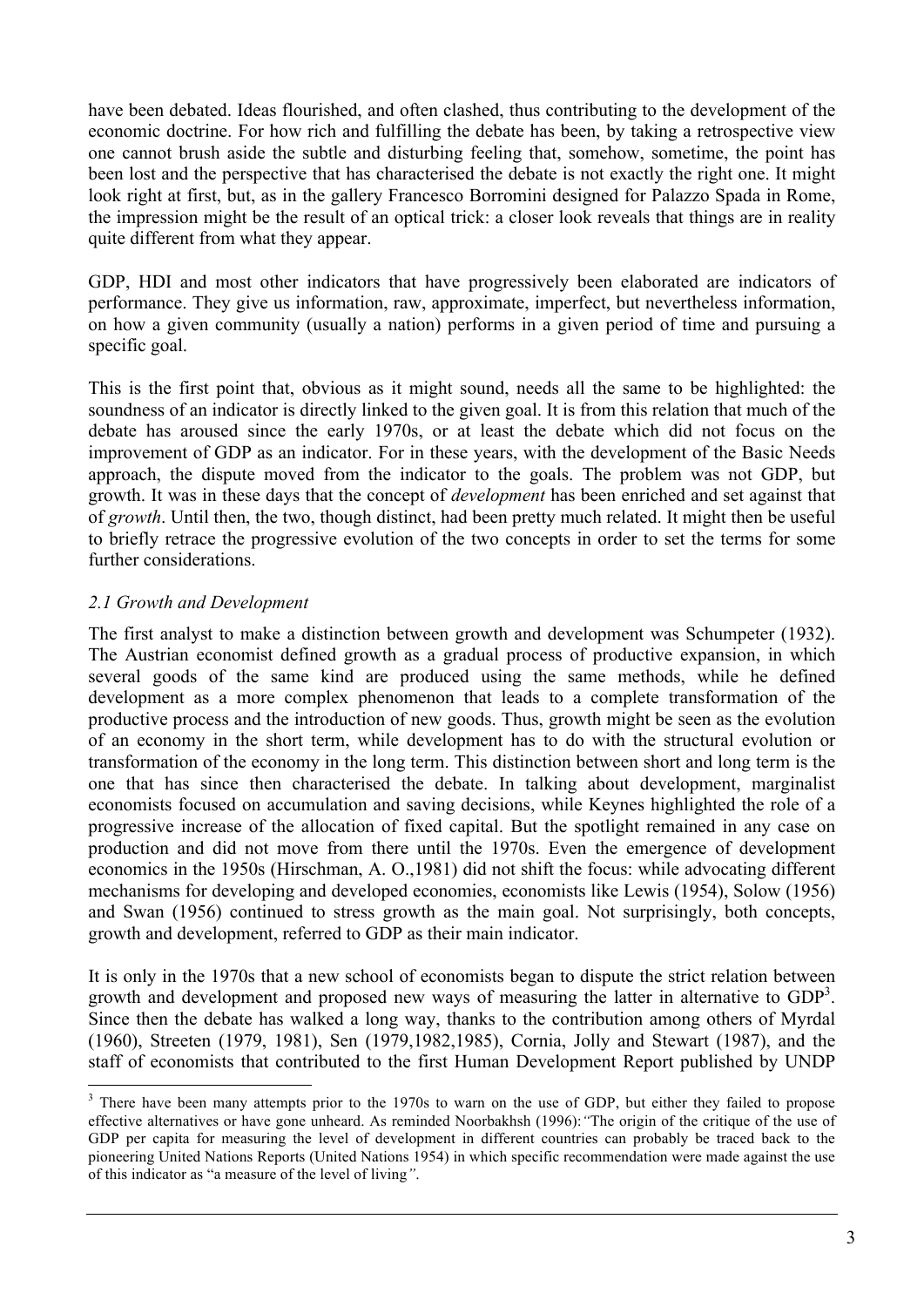(1990), further qualifying the distinction between the two concepts and hence the goals to be pursued by policymakers.

#### *2.2 The real issue*

We refer more in detail to this evolution of economic thought in the next paragraph. What is interesting here is that much of this evolution and of the ensuing debate among the different approaches has been linked to and determined by the concept of wellbeing. The advocates of growth closely relate the concept of growth to that of wellbeing: the richer the society, the greater the means to improve the life of all its members. To put things in brutal terms: an increase in GDP per capita equals an increase of wellbeing of the individuals. And this notwithstanding the warning made by the creator of GDP, Kuznets, who clearly stated that *"The welfare of a nation can scarcely*  be inferred from a measurement of National income as defined above" (Kuznets, 1934)<sup>4</sup>.

The strict relation between growth and wellbeing was strongly disputed by the Basic Needs approach and ever since by the advocates of development. Criticism included among others the issues of income distribution and the failure of the trickle down approach (Seers, 1969), satisfaction of basic needs, the role of human capital and education, sustainability and pollution. Thus, development, as a broader and more complex concept than growth, evolved in the capability of ensuring the leading of a full and decent life in a sustainable and durable way, i.e. in stably improving the wellbeing of a society and of most if not all of its members.

At stake in the debate on growth and development then there were not simply different indicators or different goals pursued, but different concepts of wellbeing. The same can be said for all the other main approaches proposed up until today, including the one that focuses on happiness (Easterlin, 2001; Frey, B.S. and Stutzer, A. 2002; Layard, 2005).

It is worth noticing that none of the approaches cited above, nor any others, venture in defining wellbeing. For pretentious as economists can be, only few would venture in such perilous waters and at their own risks. Better, much better, to leave the task to philosophers<sup>5</sup>. An understandable caution as it would be rather difficult to insert wellbeing into an econometric model: what dummy should one use?

All the above approaches, instead, stop a step before, focusing on "what" determines, conditions, and affects wellbeing. Is it the amount of product produced? Is it the level of schooling and sanitary conditions? Is it the capability of accessing means to improve one's life? Once defined the determinants of wellbeing through an apparently solid theoretical apparatus, they become goals for the society to pursue; and the process is monitored through the chosen indicator (Kahneman, D. and Krueger, A.B., 2006; Kahneman, D., Krueger, A.B., Schkade D., Schwarz N., and Stone A., 2004)

If all the above is accepted, different approaches that focus on the same determinants of wellbeing might be grouped together, and it is what we are doing in the next paragraph, arbitrarily giving them the status of "paradigms". But, before, there is another preliminary point which is worth considering What we are saying here is that policies pursued by governments to ensure the wellbeing of their people (a best case scenario) are determined by the goals set, and that the same goals are defined on the basis of a theoretical approach which considers some "determinants of wellbeing" more effective or important than others. And here comes the big question: are we really sure that economist and their theories, – complex, deep and full of insight as they might be – should

 <sup>4</sup> Such articulated critics brought Kuznets to end in 1940 his relation with US Department of Commerce that had commissioned the studies which later on led to the GDP definition.

<sup>5</sup> Long have passed the days of Smith and Marx when economist were also philosophers, and viceversa.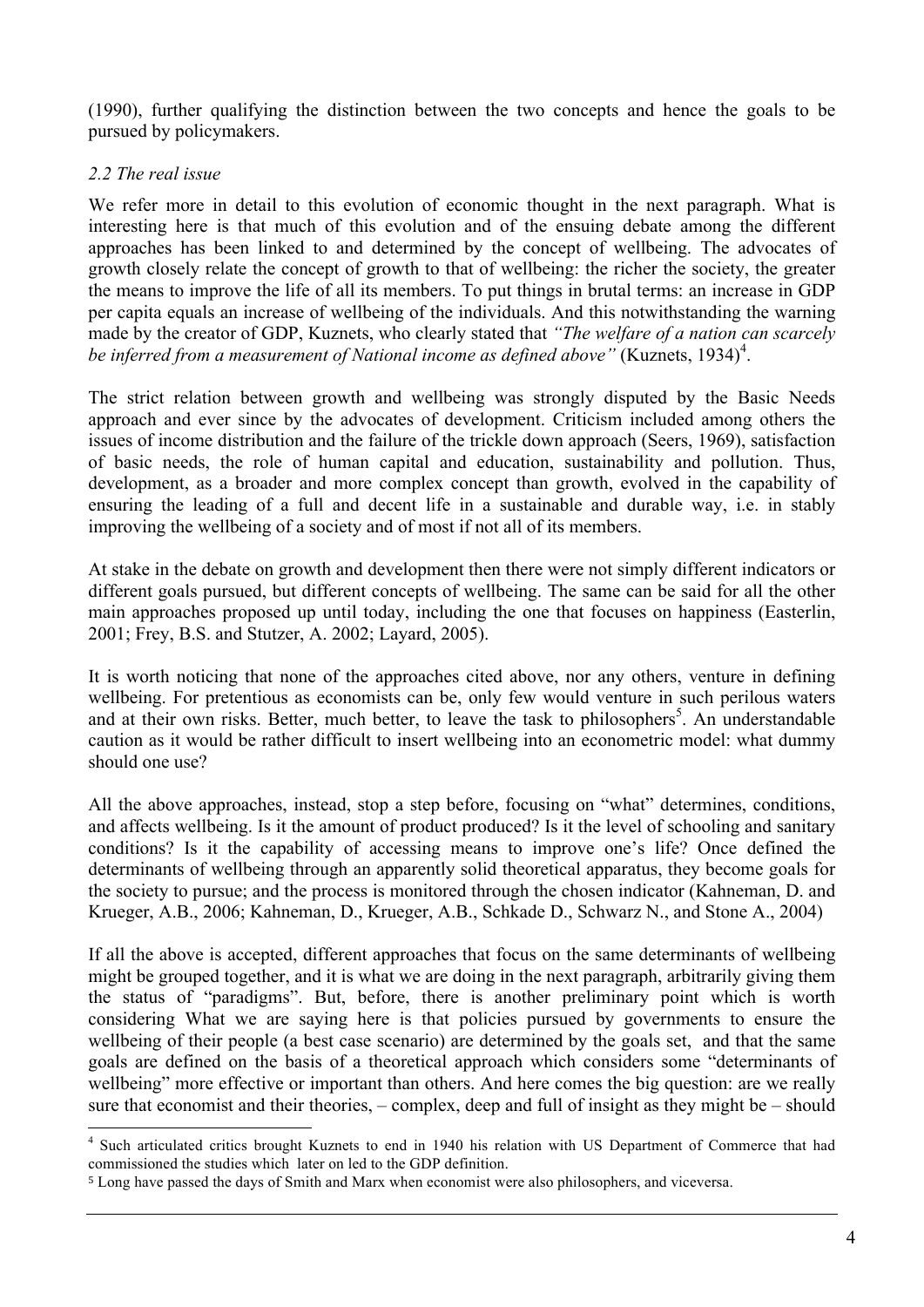really be the ones to decide what increases people's wellbeing? It this really the best way of doing it? We have some doubts and will try to argue this point in the fourth paragraph. First, however, we would like to examine more closely the relation between indicators and their "paradigm".

## **3. Paradigms evolution and the related indicators**

According to Kuhn (1962) "*the development of science is driven, in normal periods of science, by adherence to a paradigm. The function of a paradigm is to supply puzzles for scientists to solve and to provide the tools for their solution. A crisis in science arises when confidence in the ability is lost of the paradigm to solve particularly worrying puzzles called anomalies. The crisis is followed by a scientific revolution if the existing paradigm is superseded by a rival"*. Kuhn claimed that science guided by one paradigm would be '*incommensurable*' with science developed under a different paradigm, meaning that there is no common measure of the different scientific theories. (Stanford Encyclopaedia of Philosophy).

Kuhn's proposition, written to describe the process of development of science, might be well applied to economics, theory and policy. As in the case of science, economic theory has its paradigms, sets of linkages, relations, sometimes laws, that try to explain economic relations and behaviour of human beings, both as individuals and as collective entities. As is the case with science, paradigms are often at odds, even when they coexist; and after a (usually long) period of time, sometimes blend together to form a new paradigm. Each paradigm, or corpus of economic theory, reflects a vision or a point of view on society and on individual, and thus focuses on different aspects. Goals are different, means are different, and so are the indicators that measure the accomplishing or not of the stated goal and the policies that might be put in place to that aim. If to adopt a paradigm is, as stated by Kuhn, "to supply puzzles for scientists to solve and to provide the tools for their solution", by adopting an economic theory, or paradigm, economists and policymakers also adopt a set of goals, indicators and policies.

Our point here is that indicators are not just technical tools. It is easy to consider them as independent from theoretical disputes, while they are anchored to a certain paradigm and part of it, and therefore play a very strategic role in setting policy. The consequences of this connection between theory/paradigm and indicators has strong implications. When an independent institution like ECB, OECD, WB or IMF decides to measure wellbeing or economic development through an indicator, and not through another, it is implicitly choosing a theoretical approach and consequently the policies to apply.

In this section we present as an example three theoretical paradigms pointing out the related indicators.

- i) The first paradigm that we consider is the set of theories that focus on economic growth, namely neoclassical, monetarist, Keynesian and Marxist theories. While extremely different and in many cases at odds one with the other, all of them have growth at their core and as an end in itself, and since its creation, all of them refer to and use GDP as the indicator of how well an economy is doing.
- ii) The second paradigm we refer to is the Basic Needs approach that developed in the mid 1970s to "solve the puzzle" of developing economies. Rather than a single indicator, this approach relies on a multiplicity of social indicators that try to capture basic needs for individuals.
- iii) The third paradigm that we bring as an example is human development, based on the capabilities approach elaborated by Amartya Sen. The indicator used is the Human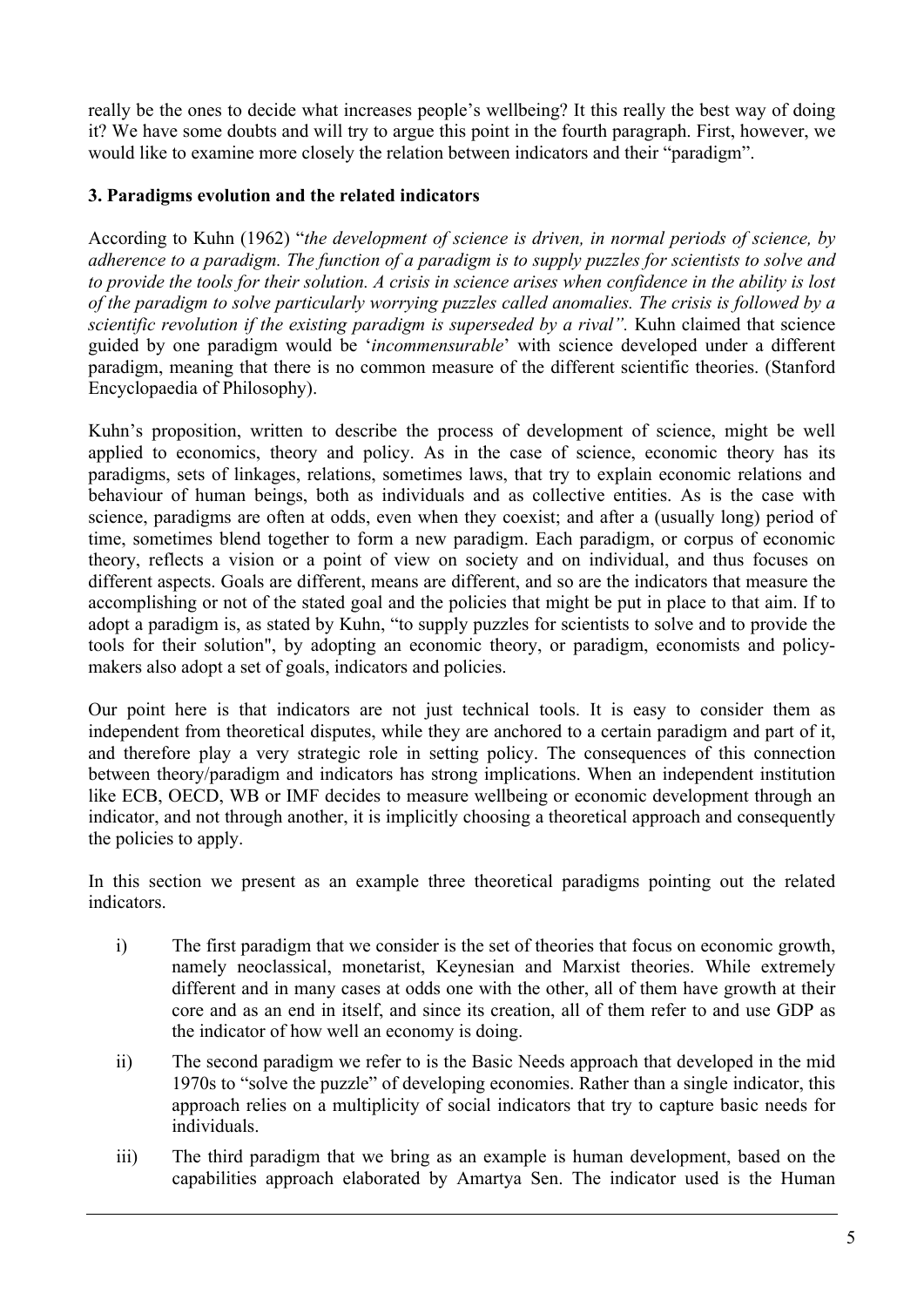Development Index, that came to light thanks to ul Halq (2003) in May 1990 when the United Nations Development Program (UNDP) published the first Human Development Report .

#### *3.1. Economic growth paradigm and the role of GDP*

The Great Depression of 1929 deeply shook economic policy and theory. Suddenly both appeared to be of little use in helping western economies to "solve the puzzle" and sketch a way out from the greatest crash of all. New approaches and policies had to be put in place, a new paradigm was needed. And it came. Architects of this paradigmatic revolution were two major figures of the century: J.M. Keynes and F.D Roosevelt (Galbraith, 1958).

Among other changes, the Great Depression highlighted the lack of data and of indicators functional to analyse and monitor the evolution of an economy leading to the development of national accounts (U.S. Department of Commerce – BEA, 1999). In order to fill this gap the GDP was conceived.<sup>6</sup>. It was constructed on the basis of theories developed by Kuznets (1934), Leontieff (1936), Keynes (1936), Meade (1936), Clark (1937) and Meade and Stone (1941). As recalled by Canoy et al. (2007) "In the 1930s the US Department of Commerce commissioned Simon Kuznets to develop national accounts. These national accounts are by itself a rich source of statistical information with many usages. One of its usages is to calculate GDP by measuring final purchases by households, business, and government by summing consumption, investment, government spending, and net exports".

The link with the Keynesian model is evident. Keynes' income-expenditure model states that real GDP can be broken up into four component parts: consumption, investment, government spending, and net exports  $(Y = C + I + E + G)$ . GDP is equal to Y and represents a measure of all the goods and services produced domestically<sup>7</sup>.

While developed in a Keynesian "environment", GDP soon becomes the indicator used by all economists, be they Keynesian, neoclassical, monetarist or Marxist. This happened because, while their analysis of the functioning of the economy and of the behaviour of single individuals differed, all of these approaches shared a common goal, at least at the macroeconomic level: growth. And GDP, as an indicator that, in spite of all its limits (van Der Berg, 2009; Stiglitz J.E., Sen A., Fitoussi JP., (2009a)), is able to provide a good approximation on the growth trend of an economy, and that on top of it can be used to compare data in different countries, turns out to be the perfect tool. Because of this common goal, aggregate production increase, and within the scope of this paper, we will refer to this set of theories as the "growth paradigm" and to GDP as its indicator.

*3.2 Basic Needs approach and the rise of social indicators* 

 <sup>6</sup>  $<sup>6</sup>$  In this regard it might interesting to report two quotations:</sup>

*<sup>&</sup>quot;One reads with dismay of Presidents Hoover and then Roosevelt designing policies to combat the Great Depression of the 1930's on the basis of such sketchy data as stock price indices, freight car loadings, and incomplete indices of industrial production. The fact was that comprehensive measures of national income and output did not exist at the time. The Depression, and with it the growing role of government in the economy, emphasized the need for such measures and led to the development of a comprehensive set of national income accounts".* Richard T. Froyen

*<sup>&</sup>quot;Only those who had a personal share in the economic mobilization for World War I could realize in how many ways and how much estimates of national income covering 20 years and classified in several ways facilitated the World War II effort."* Wesley C. Mitchell, Director, National Bureau of Economic Research.

Both quotations are from "GDP: One of the Great Inventions of the 20th Century. "Bureau of Economic analysis U.S. Department of Commerce, 1999. http://www.bea.gov/scb/account\_articles/general/0100od/maintext.htm

<sup>7</sup> *"*Growth economics had arise autonomously from development theory as direct offspring of the Keynes system and of its macroeconomic concept (Hirschman, A. O., 1981).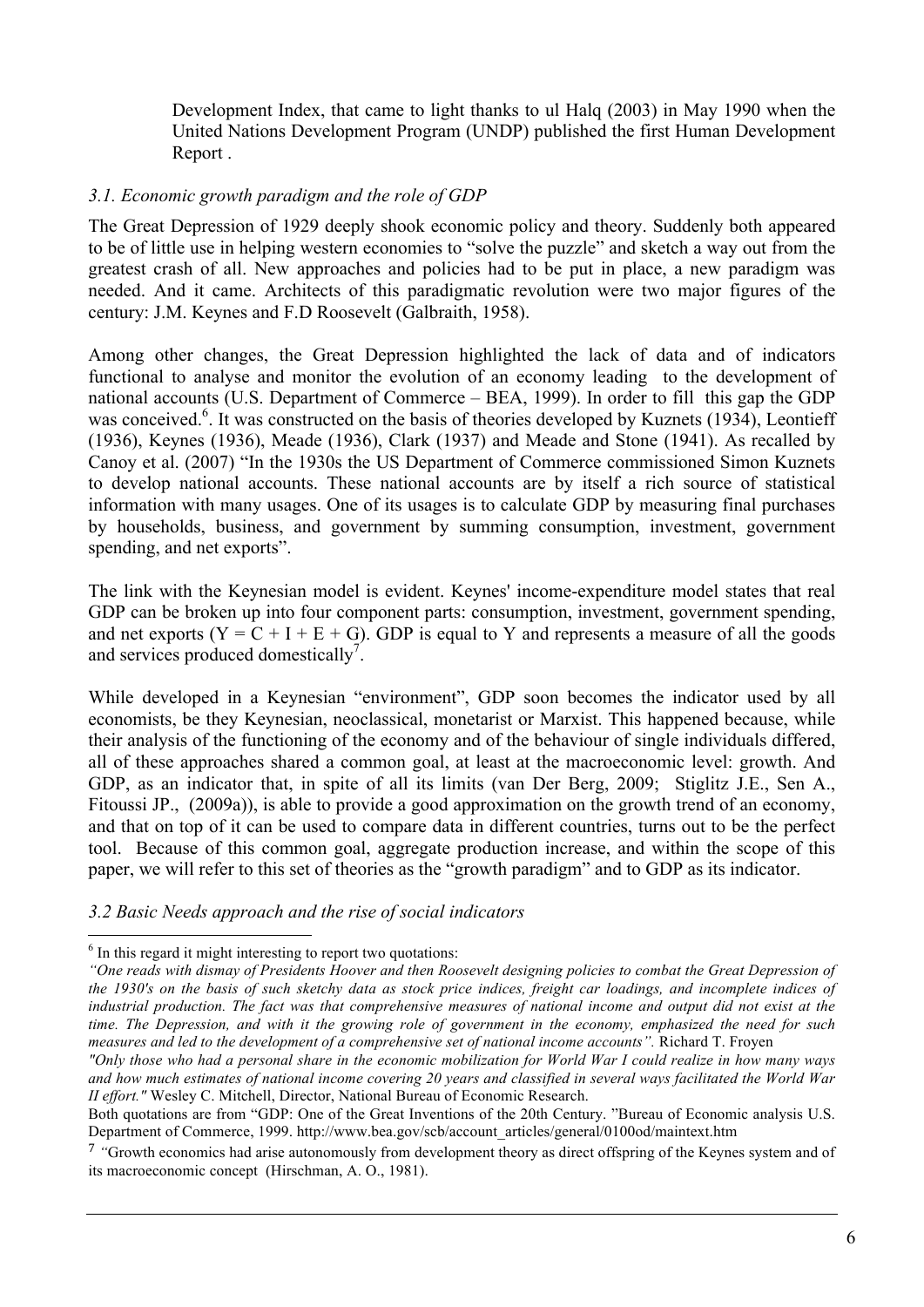In the mid 1970s a new theoretical approach began to develop leading to the elaboration of new indicators to measure the progress of a society. The need for a new approach was increasingly felt among many academics and researchers in order to overcome the failure of the "trickle down" effect and the inability of economic growth to solve the problem of income distribution, that is, the puzzle of how to grant progress to everyone when the economy grows and also of how to measure real poverty given the inadequacy of GDP for the purpose.<sup>8</sup>. The Basic Needs approach was the most developed reply in this sense, providing new concepts and tools to define and measure poverty (ILO, 1976; Stewart, 1985; Streeten, 1979,1981). It focused on four aspects, identified as the ones able to promote the development of a nation, and particularly that of the poorest part of its population:

i) increase poorest people's chance to produce income;

ii) strengthen production and distribution of public services, in a way that they can effectively reach the most in need;

iii) improve production of commodities or services able to satisfy the needs of all the members of the "household";

iv) stimulate population participation in the decision process as to the nature of basic needs and the way they can be satisfied.

Such shift of focus, from growth of the aggregate economy to the needs to be satisfied to determine a real development, implied changing methods of measurement. Indicators had to shift from measuring the growth of aggregate production to assessing the satisfaction rate of the identified basic needs. According to this paradigm indicators had to focus on six areas: health, nutrition, environmental health, water supply, housing, education, i.e. the core of "Basic Needs". For each of these areas basic needs scholars tried to define the best indicator able to describe how much the need in question was satisfied.

Among the most frequently used indicators for measuring Basic Needs we can include the following:

- − *health*: life expectancy at birth, percentage of doctors or other health care professionals on the population, number of hospital beds and population ratio, share of health costs over the GDP;
- − *nutrition*: calorie protein diet;
- − *environmental health*: infant mortality rate, proportion of population that has certain levels of services and hygiene equipment;
- − *water supply*: infant mortality rate, population regularly supplied with drinking water ratio;
- − *Housing*: rooms-people ratio, family housing units possibly integrated with a certain surface-population ratio;
- − *education*: literacy rate, schooling rate (5-14 years), same relationship between teachers and the school population, or percentage of expenditure on education of total government expenditure.

Though extremely innovative, and in some ways revolutionary, the Basic Needs approach has never had much success on the ground. There are two main reasons for this: on one side it is too radical,

<sup>&</sup>lt;sup>8</sup><br><sup>8</sup> is that become increasingly evident, particularly from the experience of the developing countries, that rapid growth at the national level does not automatically reduce poverty or inequality or provide sufficient productive employment» (World Employment Conference, 1976, p. 15)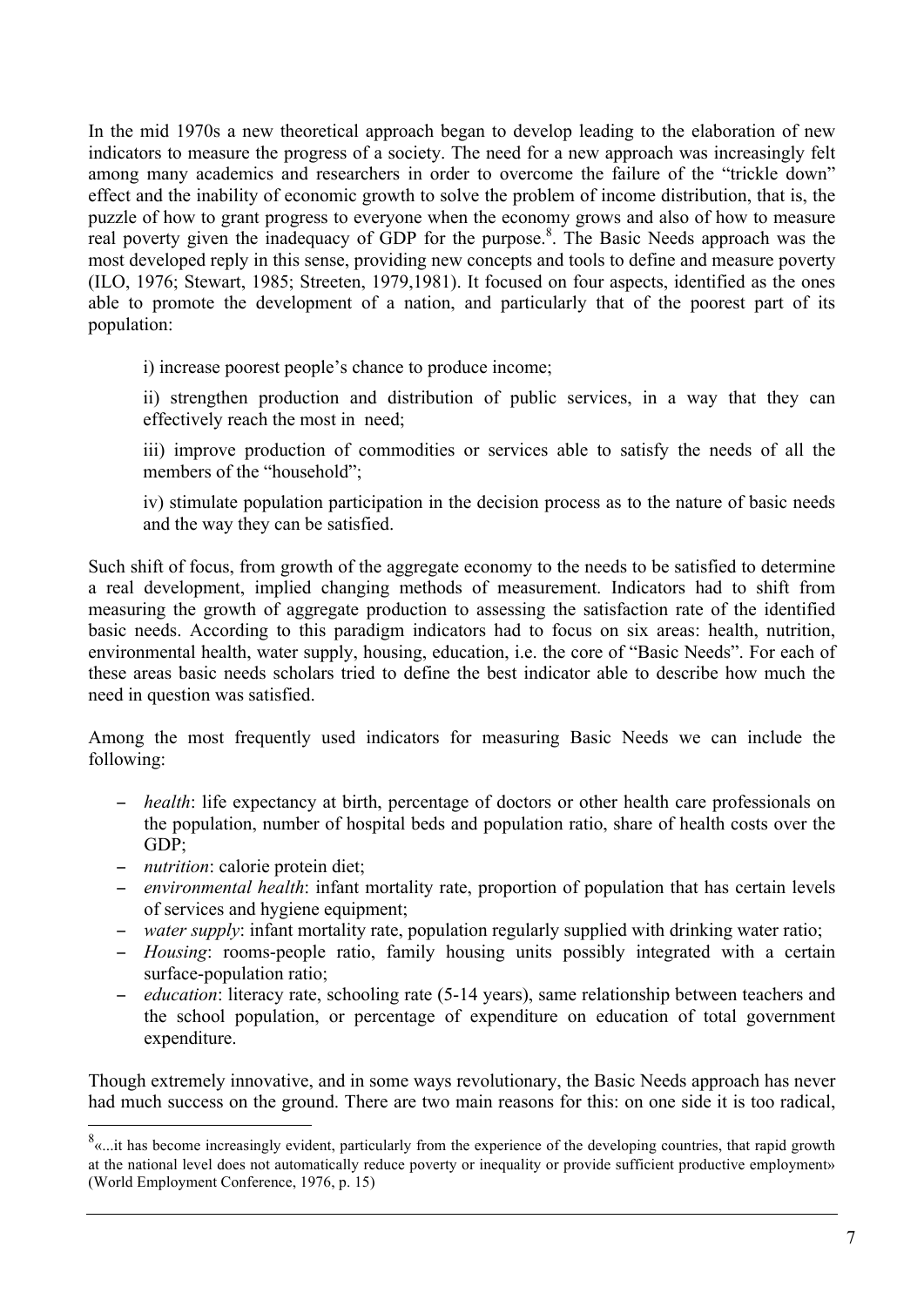implying drastic economic measures and political reforms; on the other side not only is it far from the elegance and the systematisation of the growth paradigm, but it also lacks one single indicator that could be gauged over time and across countries, so as to provide information on how a society is evolving. Comparing the two, GDP turns out to be much more useful and easy to understand than the complex set of indicators proposed by Basic Needs.

However, despite this lack of success in the realm of economic policy, from a theoretical point of view the Basic Needs approach had a substantial impact on the debate on growth and development, setting a new level of discussion and laying the grounds for the work that followed in the 1980s and 1990s, most notably the capability approach. Moreover, it has been thanks to the advent of this approach that economists and international organisations started to systematically collect data for an increasing number of social indicators which eventually provided the hard material for the creation of new indexes and in particular of the Human Development Index discussed in the next paragraph.

## *3.3. Capability approach, Human development and the HDI*

For all its efforts the Basic Needs approach was not able to tackle effectively the problem of addressing poverty, principally because, as Amartya Sen reminds us, if you have goods but you don't have capabilities to use them, the former are of little help and cannot be transformed into function and freedom (Sen, 1999). Thus on the basis of this notion – capability – as worked out by the same Amartya Sen (1971; 1983), a new approach, known as the Human Development Approach, stemmed out in the early Nineties (Fukuda-Parr, 2003 ). The latter was worked out by the United Nations Development Programme (UNDP) and can be defined as a normative framework for the evaluation of individual wellbeing and social arrangements, and for the design of policies of social improvement (Robeyns, 2005). The main objective of Human Development (Fukuda-Parr, 2003; Fukuda-Parr and Kumar, 2003) is to create an environment enabling people to enjoy long, healthy, and creative lives. It is concerned both with building up human capabilities and with using them fully (ul Haq, 2003). In this context, income and economic growth are both means for / of development, and not an end in itself. The main purpose of the new paradigm is to answer the question of how economic growth transfers, or fails to transfer, into human development. The focus then shifts from economic growth to widening people's choices thanks to the development process. These choices can be infinite and change over time (ul Haq, 2003).

As in the case of Basic Needs the new paradigm implied the adoption of new tools to measure development. The large amount of literature flourished in the Seventies resulted in a systematic collection and publication of data offering an array of socio-economic indicators for a large number of countries. With the availability of cross-national data, a number of attempts were made to construct composite indices which aimed to assess the level of development in a more comprehensive way than GDP *per capita*. The most important attempt is probably the Human Development Index (HDI), proposed by UNDP in its first Human Development Report in 1990 and yearly updated since then. HDI is an index which combines three indicators referring to three major dimensions of human development: longevity, knowledge and access to resources. These are to represent three of the essential choices *"for people to lead a long and healthy life, to acquire knowledge and to have access to resources, needed for a decent standard of living"* (Human Development Report, 1990). The HDI sets a minimum and a maximum for each dimension and then shows where each country stands in relation to a scale expressed as a value between 0 and 1. For each dimensions of development there is an indicator: "a long and healthy life" is measured by life expectancy, "knowledge" by education, and "a decent standard of living" by GDP.<sup>9</sup>

<sup>&</sup>lt;sup>9</sup> For more details on the calculation of HDI see technical note on United Nations Development Programme (various years) Human Development Report, Oxford University Press, Oxford.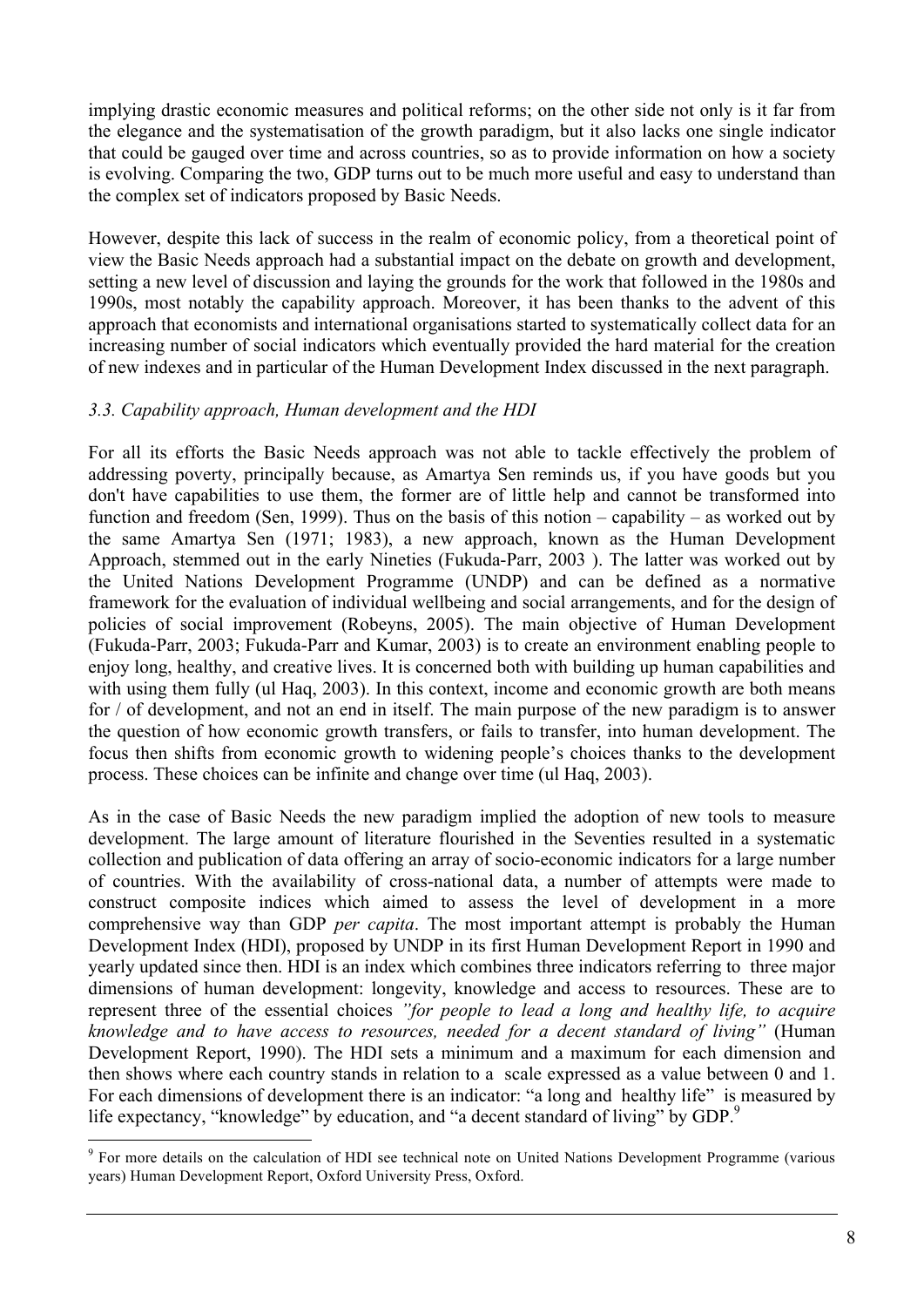It is worth noticing that, in using income as one of the three indicators, the HDI includes GDP as one of its components. A striking difference with the Basic Needs approach is that, as advocated by Anand and Sen (2000), the Human Development approach considers income as a mean to acquire a "decent life". By considering it a mean, however, this approach sets itself at a distance from the growth paradigm, which sees growth as a goal in itself. Thus, according to the former development is a multidimensional concept with income representing an important aspect of this multidimensionality, but nothing more than that.

Despite the strong differences with the growth paradigm, the inclusion of GDP might have been one of the elements that contributed to the increasing popularity of HDI, even though the main factor of success has been that finally the proposed alternative to GDP was a single indicator that could easily be confronted across countries and over time. Something easy to use and understand, exactly like  $GDP^{10}$ 

## **4. Who should decide?**

While strongly different in scope, as to the phenomena measured and the theoretical approach underlying them, GDP, the indicators proposed by the Basic Needs approach, and HDI, have all one element in common: they are the outcome of a theoretical approach, a paradigm. That is to say that they are the result of academic work and debate, often supported or even initiated by the requests and needs of economic policy. All three of them measure aspects of human life that according to the approach on which they are based, are reputed pivotal to assess the level of wellbeing or development reached by a community of human beings. They measure what is considered by their advocates to be the right thing, the proper thing to look at, in order to really understand how well communities are doing. All of these indicators have limits, and their advocates are ready to recognise them, as they have done in many occasions in the past; but, once stated their singular view-point, that is, the theoretical approach they refer to, the path is traced. Some improvements might ensue, of course, but hardly any dramatic change. Thus, discussion on the value of these indicators can only take place on two different levels: either external, that is, setting the value of one paradigm against the other; or internal, within the theoretical paradigm, evaluating whether the indicator adopted is indeed the best one, or it might be improved or partially changed. Outside these two levels of debate there is no place for discussion, nor, in fact, purpose.

In these terms, all of them have an absolute quality. You might or might not agree with the theory, but if you do, there you have it. If one believes growth is still the key issue for ensuring the wellbeing of fellow human beings, then GDP, amended or not in one of the many ways proposed, is the indicator to consider. If one instead considers that satisfying the so-called basic needs is the preliminary condition for any kind of development, please refer to the set of indicators suggested by theory; if, finally, one thinks that means, without the capabilities of using them, are of little significance, HDI might be the starting point. Otherwise, anyone might provide one's own indicator based on his view of the world, society and human kind.

But this correlation goes also the other way around: by adopting an indicator, or a set of indicators, as pivotal to determine the wellbeing of a society, leaders, policy-makers, academics, politicians also adopt a paradigm. By choosing the indicator, and focusing on improving its value, they also choose, knowingly or not, goals, policies, and instruments. They might discuss which policy might

<sup>&</sup>lt;sup>10</sup> "Sen was concerned by the difficulties of capturing the full complexity of human capabilities in a single index. But he *was persuaded by Haq's insistence that only a single number could shift the attention of policy-makers from material output to human well-being as a real measure of progress".* (United Nations Development Programme, 1999).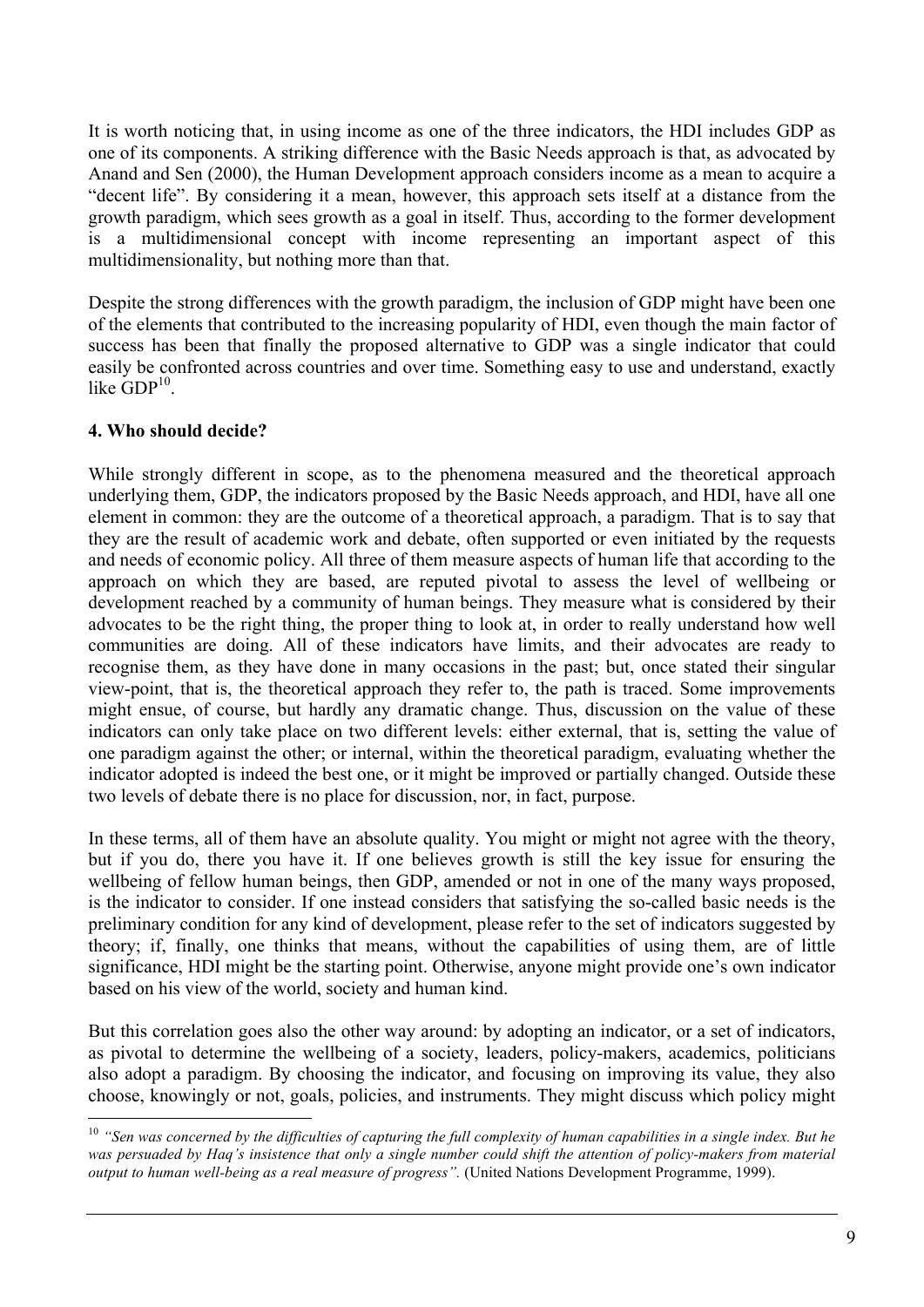be more appropriate, often bitterly debating as to its effectiveness, but the frame is set.

The thing is that, more often than not, the choice is not made consciously. The indicator, and the paradigm that comes with it, is chosen by default. A bit like the settings of a personal computer: you find them predetermined and just don't bother to go into them. If they are like that there will surely be a reason. Are you a national leader? Everybody looks at the performance of GDP? Then you act to boost it. You work at the UN or at the World Bank? Is HDI the key indicator? Then let's do something about it. At least until the next new device is invented.

If we agree that the adoption of an indicator carries with it the adoption of certain goals instead of others, a question comes up immediately: when has the choice been made? and by whom? Are politicians really pursuing GDP growth, or the improvement of HDI, or of any other indicator because is on that that they have won the elections? because that is the mandate they have received? Have the goals implied by the indicator been discussed?

Since indicators and goals are different faces of the same medal, and since the latter determine economic policy, which in turn affects the lives of the citizens of a state, shouldn't their adoption derive from some sort of public debate or, better, from democratic legitimization? In other words, who should decide what effectively constitutes wellbeing for the people of a nation: academics and technocrats, or the people themselves?

No matter how populist it might seem, we think that the decision should be on the people. Which might be simpler than it sounds at first, notwithstanding the objections that many economists might put forward on the complexity of the issues debated and on the technicalities they involve.

Let's turn the subject inside-out and focus on goals rather than on indicators, as it should be. Does the majority agree that environment is the critical issue? Then we might adopt or create an indicator focusing on variables that measure the erosion of the natural capital - pollution, or other similar aspects. Is growth the issue? Then welcome GDP. Obviously we are not proposing a periodical vote on goals and indicators. Not only would it be problematic, but it will be for certain of no use. These are in fact the kind of issues, and hence of goals, which are often debated during political campaigns for any major, or even minor, election as well as during many international meetings (EU, G-8, G-20, etc..). Here, we are only proposing a logical reverse - discuss the goals, choose among them, and then coherently adopt the appropriate indicator. In this framework the value of an indicator is relative: it is sound and good if responds to the chosen goals, bad if it doesn't. No more good or bad indicators in absolute terms. Less fascinating and more prosaic perhaps, but also more practical and useful.

The world we live in already brings with it an example of the process we advocated above, and not a minor one. Some of the most rich and powerful nations of the world have already favoured and accepted the adoption of such scheme. The democratically elected leaders of EU nations have indeed agreed on a set of goals, some specific, some more general. They regard environment (the "20-20-20" scheme); innovation, technology and education (Lisbon); social cohesion; public finance; equal opportunities; growth. Not only have goals been set, but indicators have also been chosen so as to monitor any improvements recorded in these areas. To complete the process there is a short way to walk, at least conceptually (naturally it might prove much harder from a political point of view). Among the many goals EU leaders should choose the most relevant ones for the wellbeing of their citizens. They should really mean what they do and avoid the aftermath which followed the Lisbon strategy, officially stated but never really pursued. The first test is to be seen with the follow-up of the environmental goals (20-20-20) set after a strong negotiation in December 2008.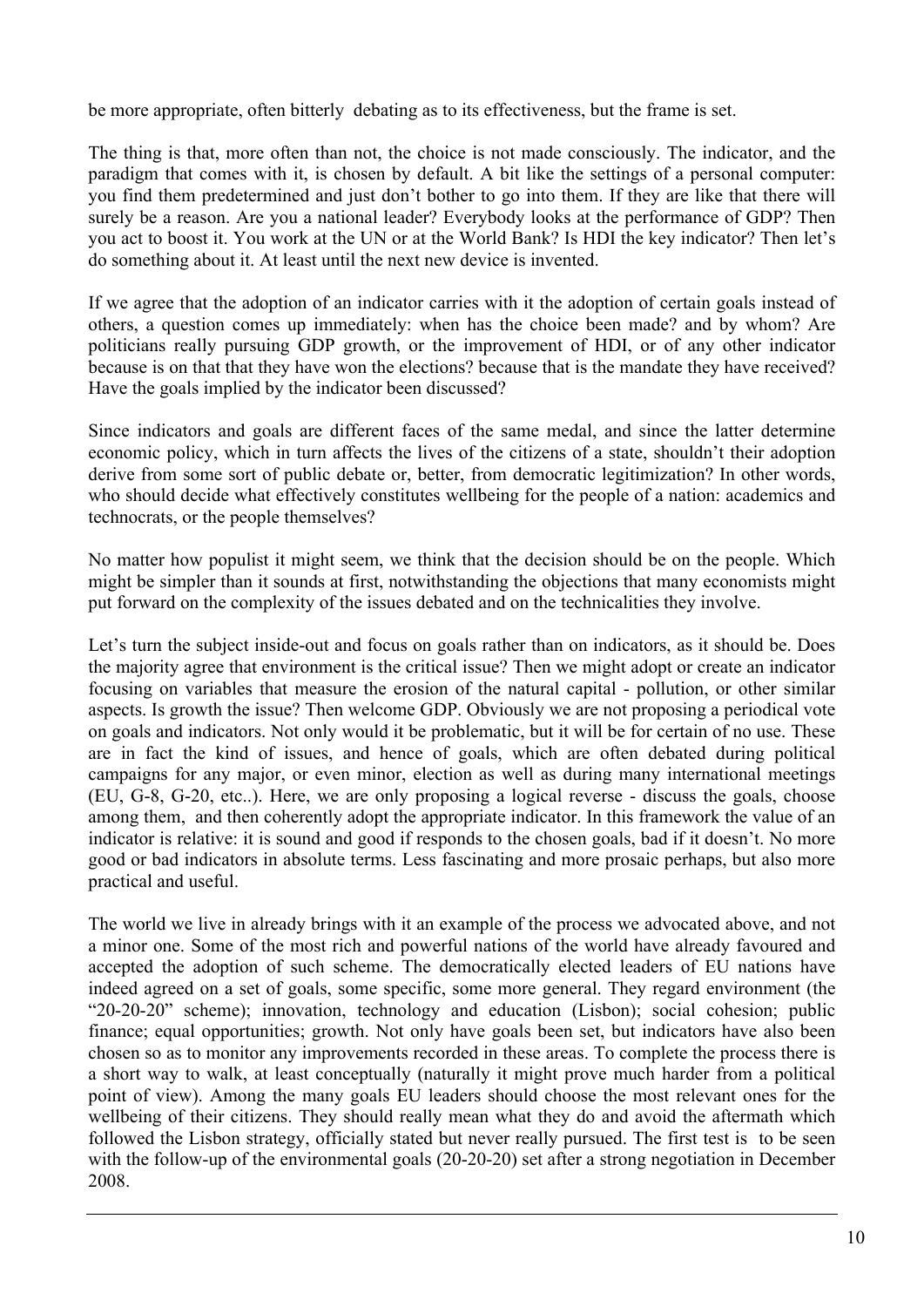Once a limited set of coherent and dominant goals is chosen, an indicator should be created to monitor the progress towards these goals. To give an example of how all this could work, we have given ourselves the fictitious power to select three dominant goals among the ones stated by the EU, and have then produced an indicator which we then have applied to the 27 EU countries plus Norway and Croatia

## **5. Goal-based indicator: a proposal**

In the Lisbon European Council in 2000 the European Union set for the following decade the strategic goal *"of becoming the most competitive and dynamic knowledge-based economy in the world capable of sustainable economic growth with more and better jobs and greater social cohesion*". (European Union,  $2000$ <sup>11</sup>. In 2006 the four following areas were set as the cornerstones of the renewed Lisbon Strategy: (i) investing in knowledge and innovation, (ii) unlocking the business potential, (iii) investing in people and modernising labour markets, (iv) and climate change and energy (European Union 2009). They represent goals that, while derived from economic theories and analyses, have been set by political leaders, democratically elected by their citizen, after negotiations that have gone down to the small prints. While the process is certainly far from being optimal, it still represents a good example of the scheme we sketched in the previous paragraph and a case where it is possible to apply our idea of a goal-based indicator.

In this particular case, on the grounds of the EU goals quoted above, we are proposing a composite indicator made up of three components, each measured by its own index: competitiveness, environment and social cohesion. Blessed with the precious gift of originality we have named this indicator ICSES – Index of Competitiveness and Social and Environmental Sustainability. The variables used are among the ones chosen by Eurostat to monitor the trend of these dimensions (all data come from Eurostat). Below we present the goals set by the EU and the variables we have chosen to monitor how single countries perform in to each given goal.

- i. *"The most dynamic and competitive knowledge-based economy in the world capable of sustainable economic growth with more and better jobs."*. The council set a 3% growth rate and full employment in Europe. To measure the performance of EU countries in this respect we have used the following three variables: real GDP growth rate, labour productivity per person employed, and the share of gross domestic expenditure on R&D.
- ii. *"..and respect for the environment".* In the early 2008 the European Commission put forward a far-reaching package of proposals meant to fight climate change and promote renewable energy up to 2020 and beyond. At the end of 2008 the European Parliament and Council reach an agreement to reduce by 2020 Europe's overall emissions by at least 20% of the level recorded in 1990, and is ready to augment this reduction to as much as 30% under a new global climate change agreement when other developed countries will agree to comparable efforts. The EU has also set itself the target of increasing by 2020 the share of renewable energy up to 20%. Hence, our environmental index is based on two variables - greenhouse gas emissions and electricity generated from renewable sources as % of gross energy consumption.

<sup>&</sup>lt;sup>11</sup> European Parliament "Lisbon European Council 23 and 24 March 2000 Presidency Conclusions" http://www.europarl.europa.eu/summits/lis1\_en.htm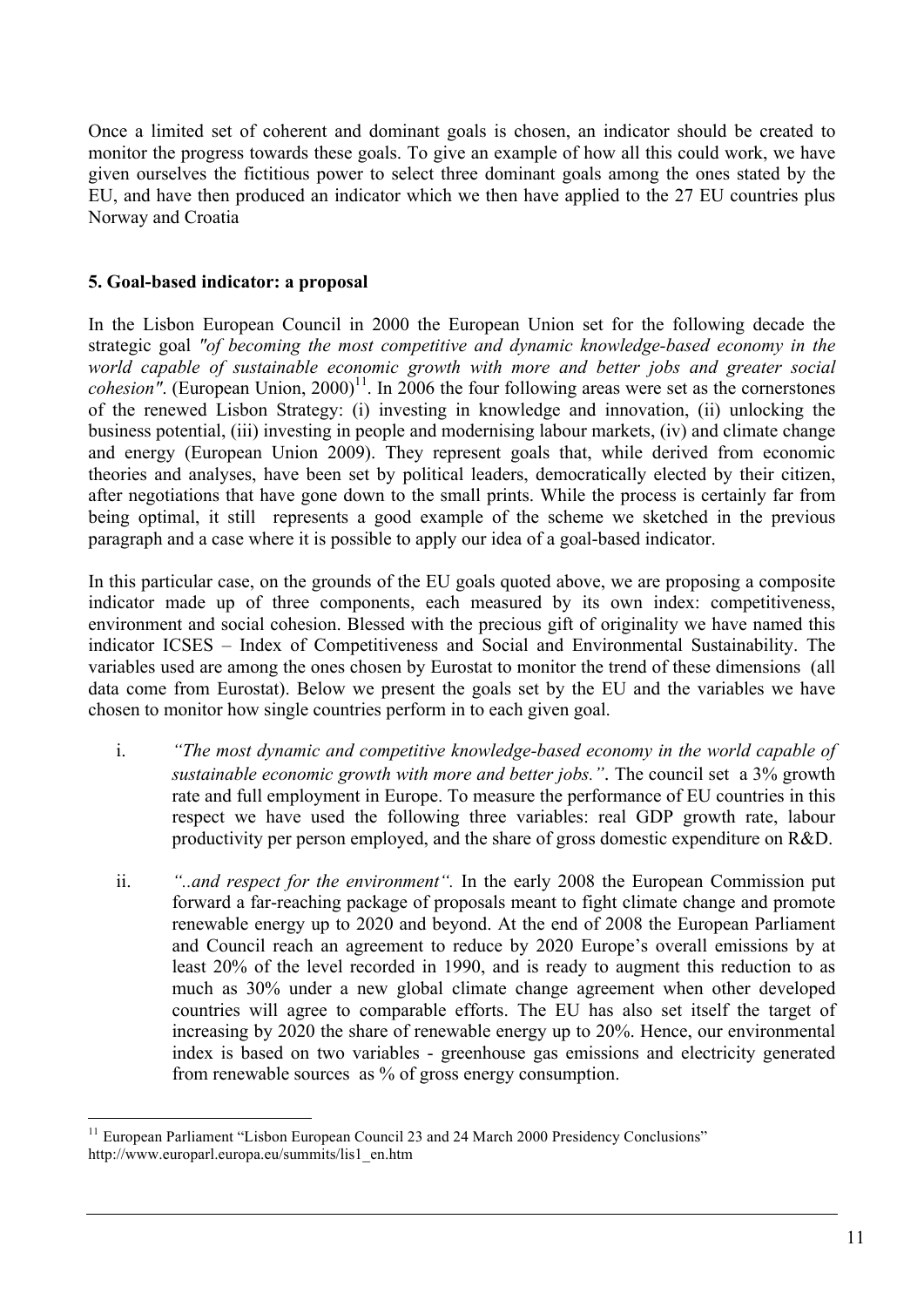iii. *"..and greater social cohesion".* A distinguishing feature of EU policy objectives is that they place as much emphasis on the achievement of social goals as on economic and political aims. The social cohesion index is composed of: long-term unemployment, regional employment dispersion rates, and existing inequality (the ratio of total income received by the 20 % of the population with the highest income).

As in the case of other and much more famous composite indexes (HDI for instance) we have created an index to measure each of the dimensions cited above. To this aim, we first standardise the relevant variables (for example, in the case of the environment index, greenhouse gas emissions and electricity generated from renewable resources as % of gross energy consumption) with the following formula :

#### Dimension index = *actual value – minimum value / maximum value – minimum value* (1)

We then create the dimension index by calculating the simple average of the variables used, and we do that for all three indexes. Finally, we calculate the composite ICSES as the simple average of these three indexes: competiveness (COM), social cohesion (SOC), environment  $(ENV)^{12}$ . The choice of the simple average reflects the idea that each European Union goal is equally relevant. This aggregative method is simple to implement and it has the advantage of being easy to interpret by examining separately the trend of each of the three indexes.

Therefore, the final formulation of the ICSES, ranging from 0 to 10, is the following:

$$
ICSES = (1/3 (ENV) + 1/3 (SOC) + 1/3 (COM))^*10
$$
 (2)

In table 1 we summarise the results for 1999 and 2006 the first and last year for which Eurostat provides data. The data for the two years well synthesise the trend for the whole period. The complete data set for the latter (1999-2006) is reported in the annex.

A first distinction that emerges from the elaboration of the ICSES is the one between the EU-15 countries and the Central and East European countries that have joined later the European Union. While the EU-15 countries have accomplished an improvement in the social cohesion dimension (SOC) that explains most of the ICSES growth between 1999 and 2006, Central and East European Countries, with the exception of the small Latvia and Lithuania, reveal a decrease in both their social cohesion (SOC) and environmental (ENV) dimensions, a decrease that has had a relevant impact in the overall performance of these countries.

Taking a closer look we find that Nordic countries show an excellent performance in terms of ICSES: Norway (not a EU country) and Sweden hold respectively first and second place. This outcome is explained mainly by the environment component that in the two countries registers values that are twice the ones observed in other countries. The outstanding outcome of Latvia (3) is explained by the social cohesion and environment components. United Kingdom (5) and Italy (7) show a good performance in terms of ICSES: the former because of the competitiveness dimension (COM), the latter thanks to the social cohesion dimension (SOC). France ranks in the middle (13), mainly because of the poor performance of the social cohesion dimension (due mainly to regional disparities) that offsets the good results of the other two dimensions. Germany's low ranking (24) is

 $12$  In order to evaluate whether a composite index is a good one, there should be two fundamental conditions: (i) the components should not be highly correlated with each other, and (ii) the index itself should not be highly correlated with any of its single components. If these criteria are satisfied, the composite index is not redundant (Noorbakhsh, 1998). For this purpose, a complex analysis was implemented to test the robustness of the ICSES (see appendix).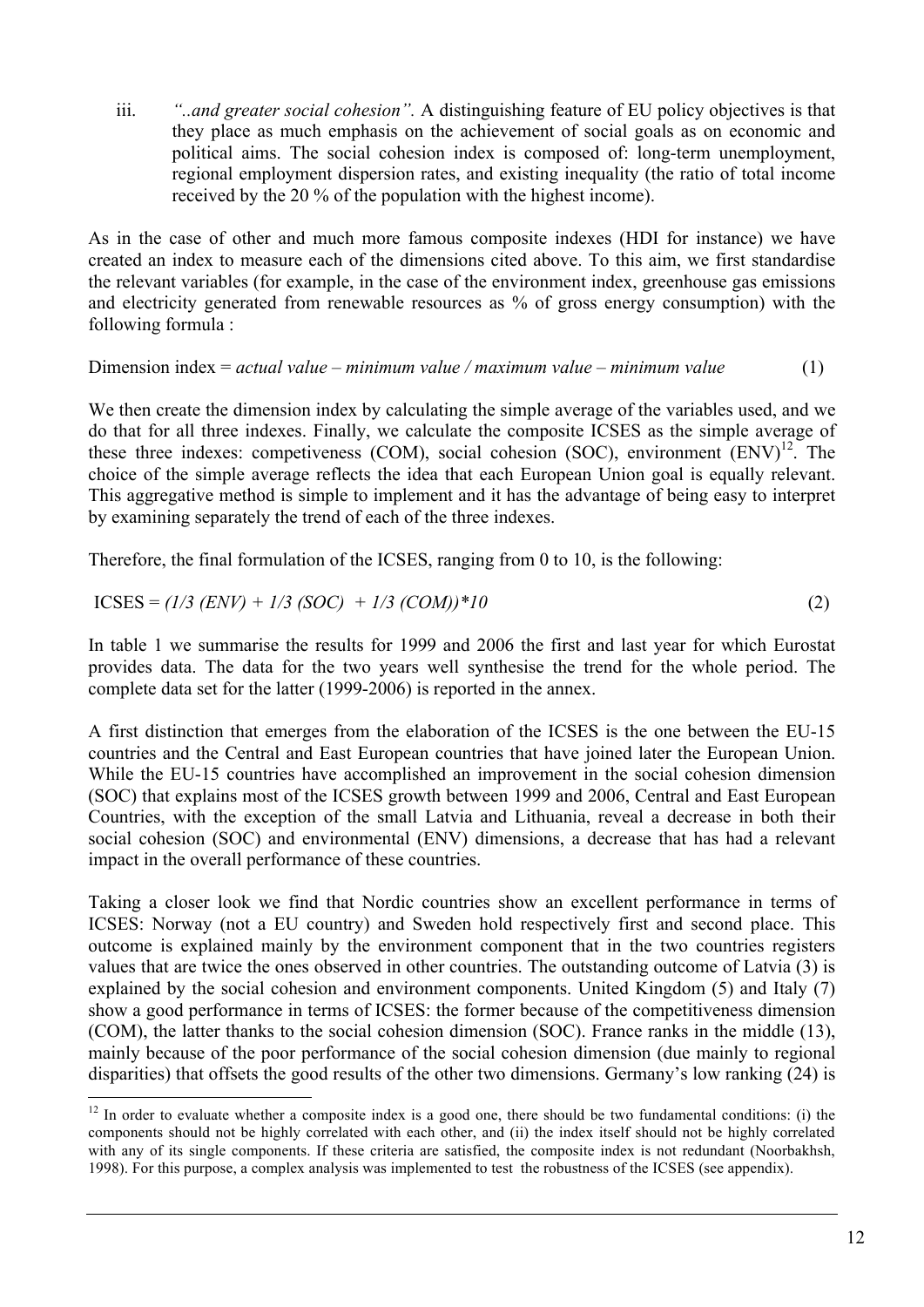determined mainly by the social cohesion component highlighting the problems derived from the re-unification process. Bottom ranks are held by former Central-Oriental European countries such as Bulgaria, Poland and Slovakia, mainly because of social cohesion component (SOC). Which is not surprising if one considers that the economic transformation these countries have undergone has affected the relation among urban centres and the countryside and increased inequality between top and bottom layers of society. At the very bottom we find Cyprus, ranking very poorly in all three dimensions, with the environmental and social dimensions getting even worse than before.

In table 2 we have compared the ICSES ranking with the one based on HDI and GDP. The comparison is recorded for 2006.. It might be worth noticing that Norway, Latvia and Sweden hold a lower position in the ranking based on GDP than in the ones based on ICSES and HDI. Conversely, Croatia (+12) and Hungary (+11) show a good ICSES performance with respect to their GDP ranking - Croatia (another non-EU country) because of the good performance of the environment dimension (ENV), and Hungary because of the social cohesion (SOC).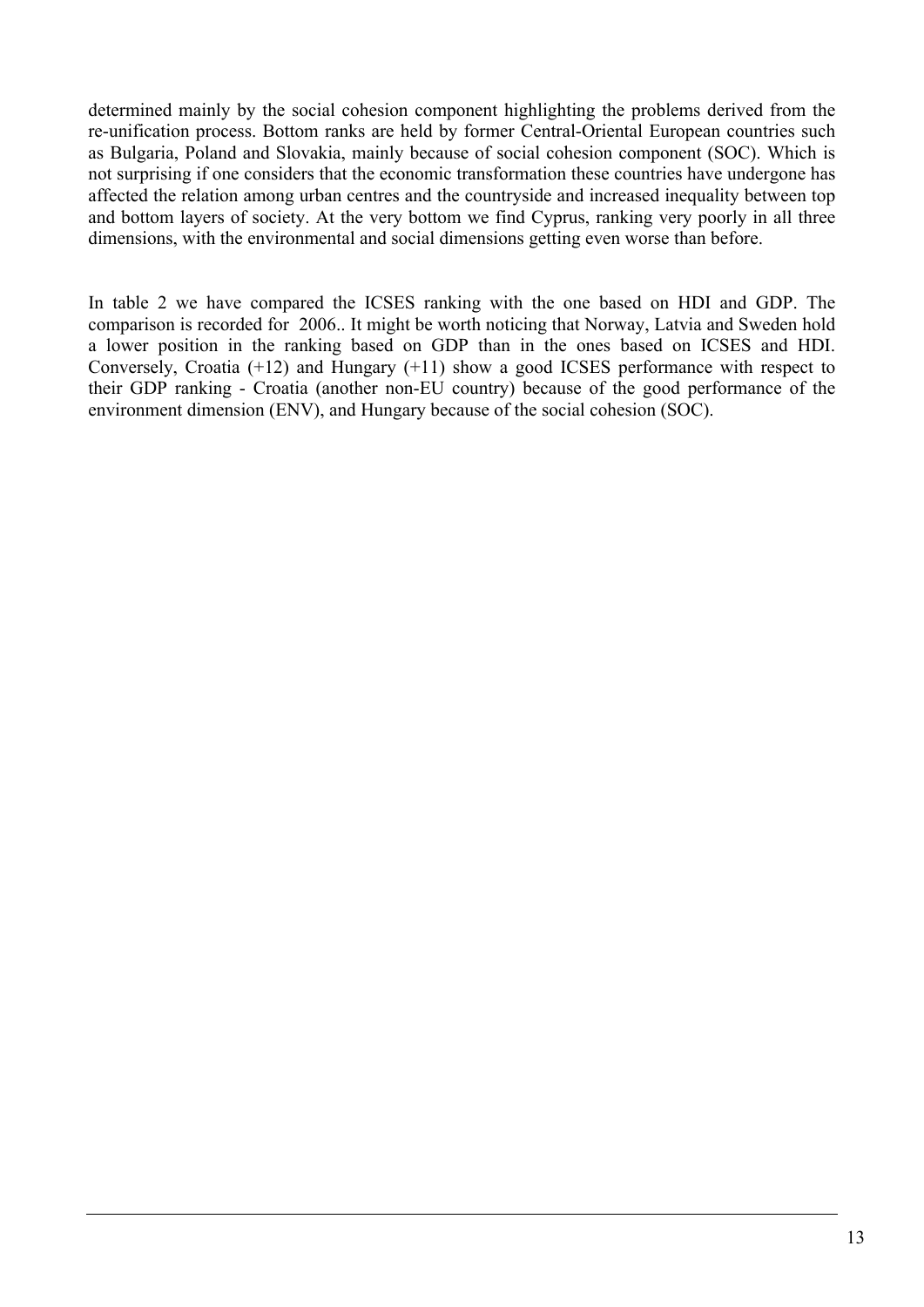| Table 1. ICSES components, 1999–2006 (range 0-10) |  |
|---------------------------------------------------|--|
|---------------------------------------------------|--|

| Rank<br><b>COUNTRIES</b><br>2006 |                       |       | <b>ICSES</b> | <b>ENV</b> |       | <b>SOC</b> |          | COM.  |       |
|----------------------------------|-----------------------|-------|--------------|------------|-------|------------|----------|-------|-------|
|                                  |                       | 1999  | 2006         | 1999       | 2006  | 1999       | 2006     | 1999  | 2006  |
| 1                                | Norway                | 3,314 | 3,845        | 0,561      | 0,561 | $-0,036$   | 0,045    | 0,469 | 0,547 |
| 2                                | Sweden                | 2,913 | 3,051        | 0,450      | 0,450 | $-0,245$   | $-0,202$ | 0,669 | 0,668 |
| 3                                | Latvia                | 1,627 | 2,891        | 0,477      | 0,443 | $-0,189$   | 0,003    | 0,200 | 0,421 |
| 4                                | Austria               | 2,797 | 2,712        | 0,489      | 0,429 | $-0,165$   | $-0,169$ | 0,514 | 0,554 |
| 5                                | <b>United Kingdom</b> | 2,476 | 2,604        | 0,244      | 0,258 | 0,012      | 0,047    | 0,487 | 0,476 |
| 6                                | Lithuania             | 1,319 | 2,514        | 0,320      | 0,307 | $-0,052$   | 0,086    | 0,127 | 0,362 |
| 7                                | Italy                 | 2,160 | 2,453        | 0,315      | 0,306 | $-0,091$   | 0,027    | 0,424 | 0,403 |
| 8                                | Finland               | 2,427 | 2,424        | 0,290      | 0,265 | $-0,180$   | $-0,192$ | 0,618 | 0,655 |
| 9                                | Denmark               | 1,844 | 2,189        | 0,250      | 0,301 | $-0,197$   | $-0,176$ | 0,500 | 0,532 |
| 10                               | Spain                 | 1,837 | 2,160        | 0,305      | 0,314 | $-0,174$   | $-0,092$ | 0,421 | 0,427 |
| 11                               | Hungary               | 1,745 | 2,157        | 0,286      | 0,294 | $-0,061$   | 0,005    | 0,298 | 0,348 |
| 12                               | Ireland               | 2,165 | 2,107        | 0,165      | 0,196 | $-0,119$   | $-0,111$ | 0,603 | 0,547 |
| 13                               | France                | 2,212 | 2,046        | 0,317      | 0,313 | $-0,203$   | $-0,215$ | 0,549 | 0,515 |
| 14                               | Croatia               | 2,231 | 2,008        | 0,458      | 0,405 | $-0,014$   | $-0,152$ | 0,225 | 0,350 |
| 15                               | Portugal              | 2,128 | 2,004        | 0,345      | 0,379 | $-0,016$   | $-0,070$ | 0,309 | 0,291 |
| 16                               | Slovenia              | 2,004 | 1,994        | 0,366      | 0,331 | $-0,176$   | $-0,186$ | 0,412 | 0,454 |
| 17                               | Netherlands           | 1,934 | 1,871        | 0,218      | 0,245 | $-0,165$   | $-0,170$ | 0,528 | 0,486 |
| 18                               | Greece                | 1,512 | 1,780        | 0,267      | 0,268 | $-0,155$   | $-0,116$ | 0,342 | 0,382 |
| 19                               | Estonia               | 0,849 | 1,759        | 0,212      | 0,205 | $-0,134$   | $-0,130$ | 0,176 | 0,452 |
| 20                               | <b>Belgium</b>        | 1,676 | 1,749        | 0,204      | 0,227 | $-0,253$   | $-0,232$ | 0,552 | 0,530 |
| 21                               | Romania               | 1,112 | 1,671        | 0,428      | 0,394 | $-0,194$   | $-0,189$ | 0,100 | 0,297 |
| 22                               | Malta                 | 1,149 | 1,651        | 0,287      | 0,281 | $-0,175$   | $-0,128$ | 0,233 | 0,342 |
| 23                               | Luxembourg            | 2,120 | 1,586        | 0,097      | 0,025 | $-0,176$   | $-0,229$ | 0,715 | 0,680 |
| 24                               | Germany               | 1,565 | 1,489        | 0,240      | 0,265 | $-0,285$   | $-0,356$ | 0,515 | 0,538 |
| 25                               | Czech Republic        | 1,168 | 1,410        | 0,219      | 0,212 | $-0,151$   | $-0,226$ | 0,282 | 0,438 |
| 26                               | Slovakia              | 0,971 | 1,273        | 0,318      | 0,321 | $-0,233$   | $-0,323$ | 0,206 | 0,384 |
| 27                               | Poland                | 1,241 | 0,952        | 0,255      | 0,257 | $-0,159$   | $-0,294$ | 0,276 | 0,323 |
| 28                               | <b>Bulgaria</b>       | 0,348 | 0,854        | 0,300      | 0,301 | $-0,374$   | $-0,303$ | 0,178 | 0,259 |
| 29                               | Cyprus                | 1,322 | 0,799        | 0,225      | 0,214 | $-0,147$   | $-0,297$ | 0,318 | 0,323 |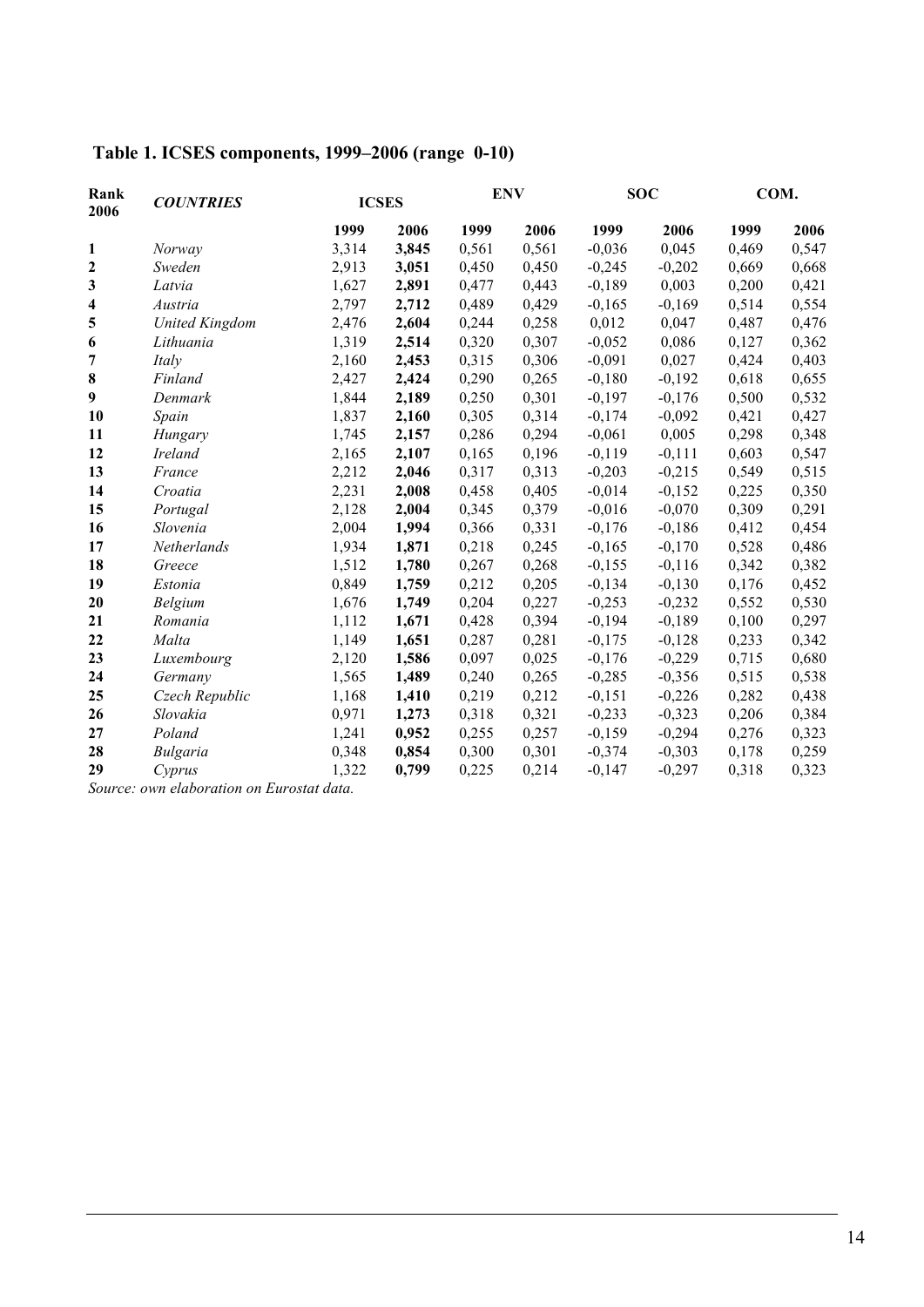# **Table 2. Compared ranks for different indices (2006)**

|                                          | <b>ICSES</b>   | <b>HDI</b>              | <b>GDP</b>     | <b>IScES</b>            | <b>ICSES - HDI</b> | <b>ICSES - GDP</b> |
|------------------------------------------|----------------|-------------------------|----------------|-------------------------|--------------------|--------------------|
| <b>COUNTRIES</b>                         |                |                         |                |                         |                    |                    |
| Norway                                   | 1              | 1                       | $\sqrt{2}$     | 1                       | $\boldsymbol{0}$   | 1                  |
| Sweden                                   | $\overline{2}$ | 4                       | 6              | $\overline{2}$          | $\overline{c}$     | 4                  |
| Latvia                                   | 3              | 26                      | 24             | $\overline{\mathbf{3}}$ | 23                 | 21                 |
| Austria                                  | 4              | 9                       | 5              | 4                       | 5                  | 1                  |
| <b>United Kingdom</b>                    | 5              | 14                      | 10             | 5                       | 9                  | 5                  |
| Lithuania                                | 6              | 25                      | 25             | 6                       | 19                 | 19                 |
| Italy                                    | 7              | 13                      | 13             | 7                       | 6                  | 6                  |
| Finland                                  | 8              | $\overline{7}$          | $\overline{7}$ | 8                       | $-1$               | $-1$               |
| Denmark                                  | 9              | 8                       | 9              | 9                       | $-1$               | $\boldsymbol{0}$   |
| Spain                                    | 10             | 10                      | 14             | 10                      | $\boldsymbol{0}$   | 4                  |
| Hungary                                  | 11             | 21                      | 22             | 11                      | 10                 | 11                 |
| <b>Ireland</b>                           | 12             | $\overline{2}$          | 3              | 12                      | $-10$              | $-9$               |
| France                                   | 13             | 6                       | 12             | 13                      | $-7$               | $-1$               |
| Croatia                                  | 14             | 27                      | 26             | 14                      | 13                 | 12                 |
| Portugal                                 | 15             | 18                      | 20             | 15                      | 3                  | 5                  |
| Slovenia                                 | 16             | 16                      | 17             | 16                      | $\boldsymbol{0}$   | 1                  |
| Netherlands                              | 17             | $\overline{\mathbf{3}}$ | $\overline{4}$ | 17                      | $-14$              | $-13$              |
| Greece                                   | 18             | 12                      | 15             | 18                      | $-6$               | $-3$               |
| Estonia                                  | 19             | 24                      | 21             | 19                      | 5                  | $\overline{c}$     |
| Belgium                                  | 20             | 11                      | 11             | 20                      | $-9$               | $-9$               |
| Romania                                  | 21             | 29                      | 28             | 21                      | 8                  | $\overline{7}$     |
| Malta                                    | 22             | 20                      | 18             | 22                      | $-2$               | $-4$               |
| Luxembourg                               | 23             | 5                       | $\mathbf{1}$   | 23                      | $-18$              | $-22$              |
| Germany                                  | 24             | 15                      | $\,8\,$        | 24                      | $-9$               | $-16$              |
| Czech Republic                           | 25             | 19                      | 19             | 25                      | $-6$               | $-6$               |
| Slovakia                                 | 26             | 23                      | 23             | 26                      | $-3$               | $-3$               |
| Poland                                   | 27             | 22                      | 27             | 27                      | $-5$               | $\boldsymbol{0}$   |
| Bulgaria                                 | 28             | $28\,$                  | 29             | 28                      | $\boldsymbol{0}$   | 1                  |
| Cyprus                                   | 29             | 17                      | 16             | 29                      | $-12$              | $-13$              |
| Counces on alghoustion on Eugenetat data |                |                         |                |                         |                    |                    |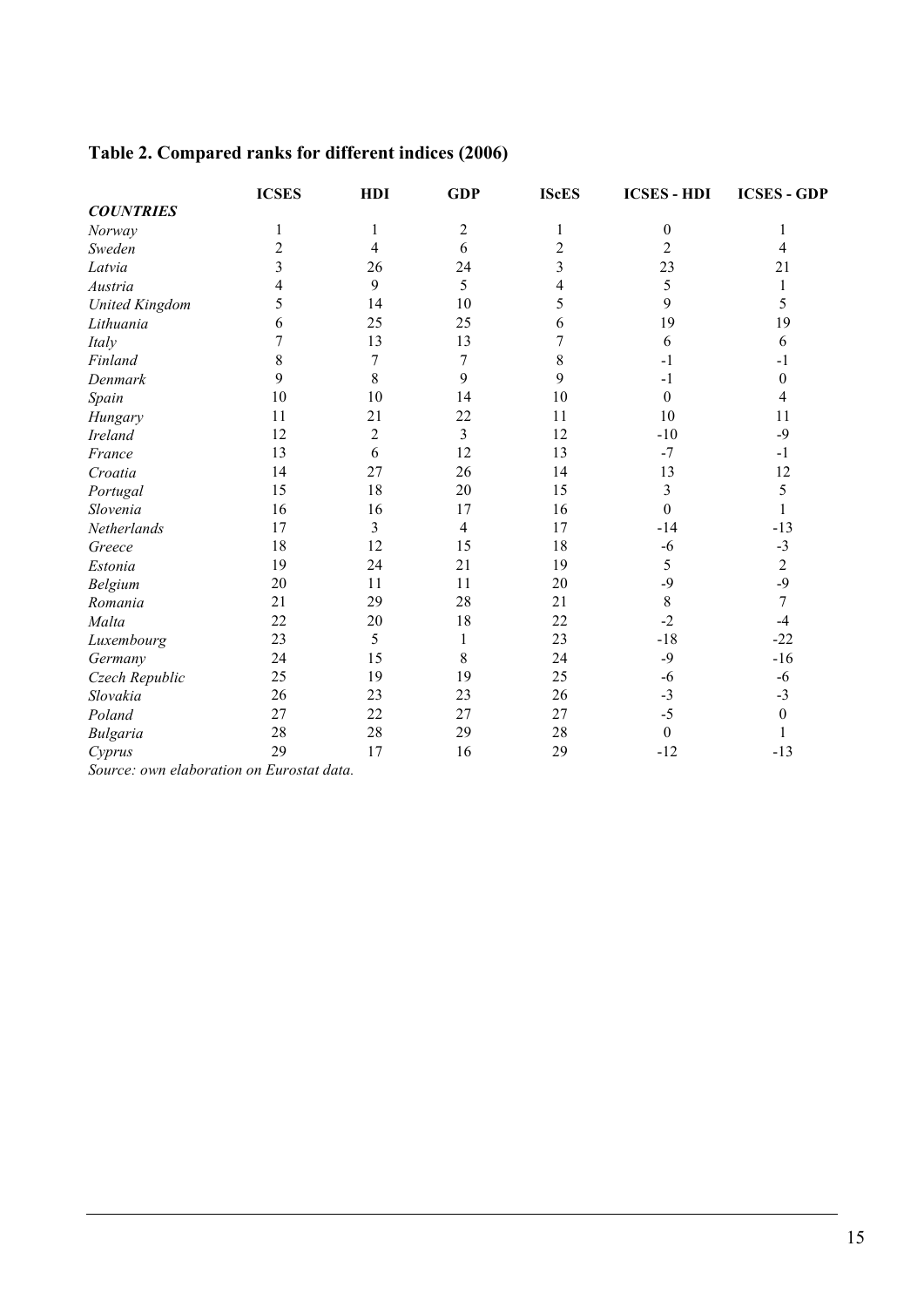#### **6. Conclusions**

The aim of this paper has been to try to go behind the usual dispute on the soundness of this or that indicator to highlight the fact that until indicators are expression of a theoretical paradigma, while useful, they remain biased. A bias that is transmitted to policy-makers and hence to the policies that they pursue. Referring to an indicator instead of another is anything but a neutral choice. It means choosing a goal, or a set of goals, for a society to aim to. A choice that, because it affects the life of people, its wellbeing, should be the object of public debate and of some sort of democratic legitimization and not derive from the mainstream economic theory of that moment.

It is for this reason that, after having tried to go behind, we also propose to go beyond this kind of dispute. We propose to turn upside down the approach to this issue and focus on the goals a society intends to pursue in a given historical period. Once these goals have been debated and chosen through the democratic and political process, then and only then indicators should become an issue. And the issue would be limited in choosing the best indicator to monitor the rate of achieving of the stated goals. This, obviously, is not to say that economic theory is or should be irrelevant, but only that it should make a step backwards, helping to highlight the implications and consequences of the different choices and providing information on how the economic system works and might evolve and the policies that could be implemented. What is the kind of wellbeing a society should aim to should be a choice of the society itself.

As an example of how the process might work we have referred to the goals stated by the governments of the European Union and have then elaborated a synthetic indicator of how European countries are doing in respect to these goals. It is only an example, and an incomplete one. The next step will be to define benchmarks for each of these goals and then measure how far is each country from them, that is to say of elaborating a goal-accomplishment indicator.

We wish to conclude by citing a contribute that Giorgio Ruffolo has send to us during the elaboration of this paper: "*the incommensurable advantage of a normative and programmatic approach is that it would allow to base political programs, and in more general terms political action and debate, on real and quantifiable criteria, and not on petty words. Indicators would then assume the nature of counter posed political options: of an economy based on political choices and of political choices based on economic quantifications. That is to say of a political economy*".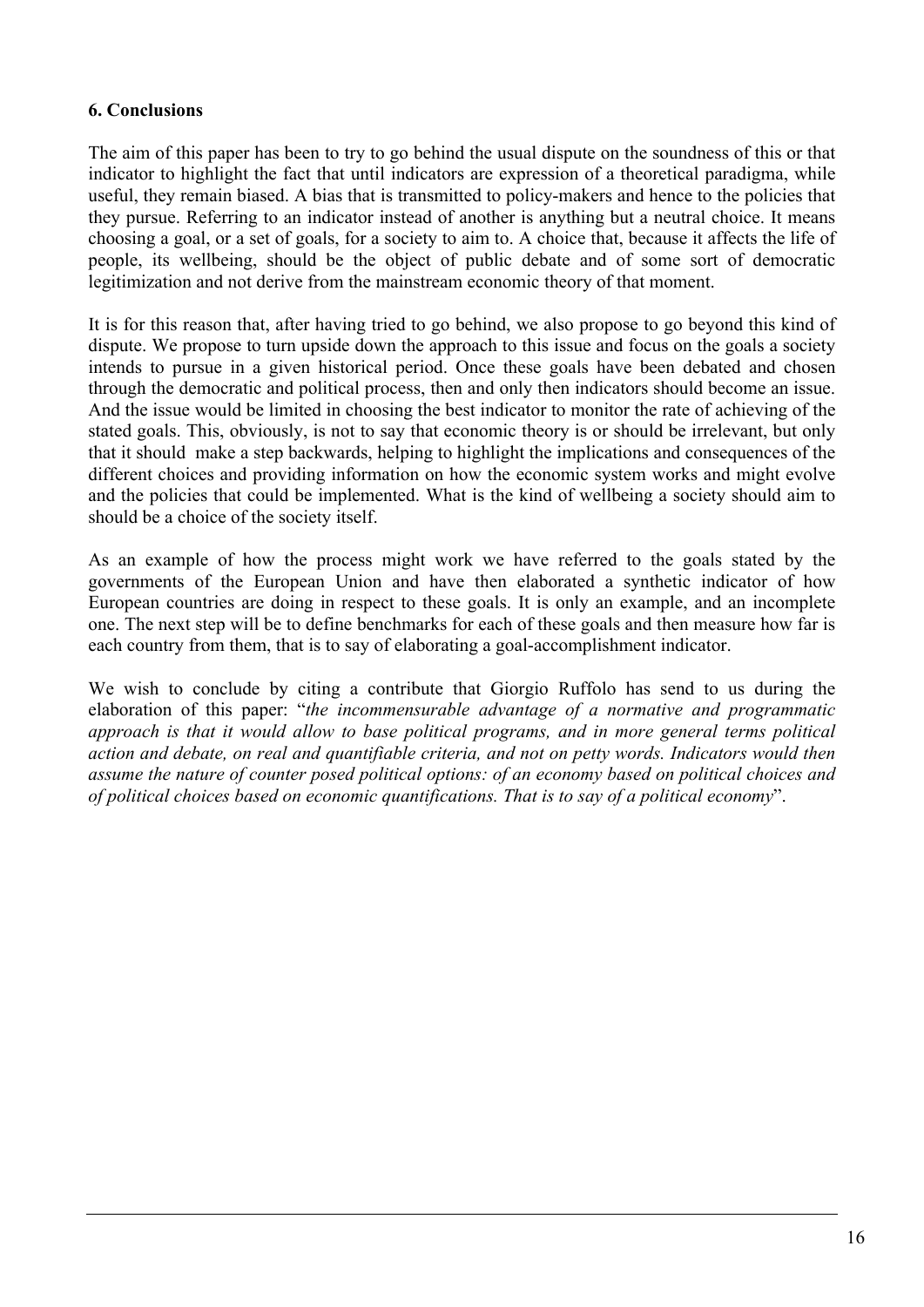#### **References**

- Anand, S. and Sen, A.K. (2000) "The income component of the Human Development Index", Journal of Human Development, 1(1), pp. 83–106.
- Canoy, M. and Lerais F. (2007) "Beyond GDP" Overview paper for the Beyond GDP conference Bureau of European Policy Advisers (BEPA) European Commission. http://ec.europa.eu/dgs/policy\_advisers/publications/docs/beyond\_gdp\_overview\_paper\_en.pdf
- Clark, C. (1937), "National income and outlay", MacMillan and Co, Ltd, London).
- Cornia A., Jolly R. and Stewart F. (1987) "Adjustment with a human face protects vulnerable growth", Oxford University Press, Oxford, UK, 1987
- Daly, H.E. (1977). "Steady-State Economics". W.H. Freeman, San Francisco. Development Economics 5(1-2): 69-93.
- Easterlin, R.A. (2001) "Income and happiness: Towards a unified theory", Economic Journal, vol. 111, pp. 465-484.
- European Parliament "Lisbon European Council 23 and 24 March 2000 Presidency Conclusions" http://www.europarl.europa.eu/summits/lis1\_en.htm
- Frey, B.S. and Stutzer, A. (2002) "What can economists learn from happiness research?", Journal of Economic Literature, vol. 40, pp. 402–435.
- Fukuda-Parr S. (2003), The Human Development Paradigm: Operationalizing Sen's Ideas on Capabilities, Feminist Economics, vol. 9, no. 2/3, pp. 301-317.
- Fukuda-Parr S. Kumar A.K. (2003), Readings in Human Development, Delhi, Oxford University Press.
- Galbraith, J.K. (1958), "The Affluent Society". Houghton Mifflin Company, Boston.
- Hirschman, A. O., (1981). The Rise and Decline of Development Economics. In Hirschman (ed.): Essays in Trespassing: Economics to Politics and Beyond, Cambridge, Cambridge University Press: 1-24.
- Kahneman, D., Diener, E., & Schwarz, N. (1999). Well-being: the foundations of hedonic
- psychology. New York : Russell Sage Foundation.
- Kahneman, D., Krueger, A.B., Schkade D., Schwarz N., and Stone A. (2004), "Toward National Well- Being Accounts", American Economic Review, vol. 94, pp. 429-434.
- Kahneman, D. and Krueger, A.B. (2006) "Developments in the measurement of subjective wellbeing", Journal of Economic Perspectives, 20:1, 3-24.
- Keynes, J.M. (1936) "The General Theory of Employment, Interest, and Money" New York: Harcourt, Brace & World, Inc..
- Kuhn, T.S. (1962) "The Structure of Scientific Revolutions" University of Chicago Press.
- Kuznets, S. (1934) "National Income, 1929-1932" National Bureau of Economic Research, Inc, pp 1-12.
- Layard (2005), "Happiness. Lessons from a new science", London, Allen Lane.
- Leontief, W. (1936). "Composite Commodities and the Problem of Index Numbers," Econometrica.
- Lewis, W.A. (1954) "Economic Development with Unlimited Supplies of Labour." Manchester School of Economic and Social Studies 22: 139-91.
- Meade J.E. (1936) "An introduction to Economic Analysis and Policy". Oxford: Oxford University Press.
- Meade, J.A. and R. Stone (1941), "The Construction of Tables of National Income, Expenditure, Savings and Investment", Economic Journal, 216-231.
- Myrdal, G.(1960), "Beyond the Welfare State", Yale University Press, 1960.
- Noorbakhsh, F. (1996) "Some reflections on the UNDP's Human Development Index", CDS Occasional Paper No. 17, University of Glasgow, UK.
- Noorbakhsh, F. (1998) "The Human Development Index: some technical issues and alternative indices", Journal of International Development, 10(5), pp. 589–605.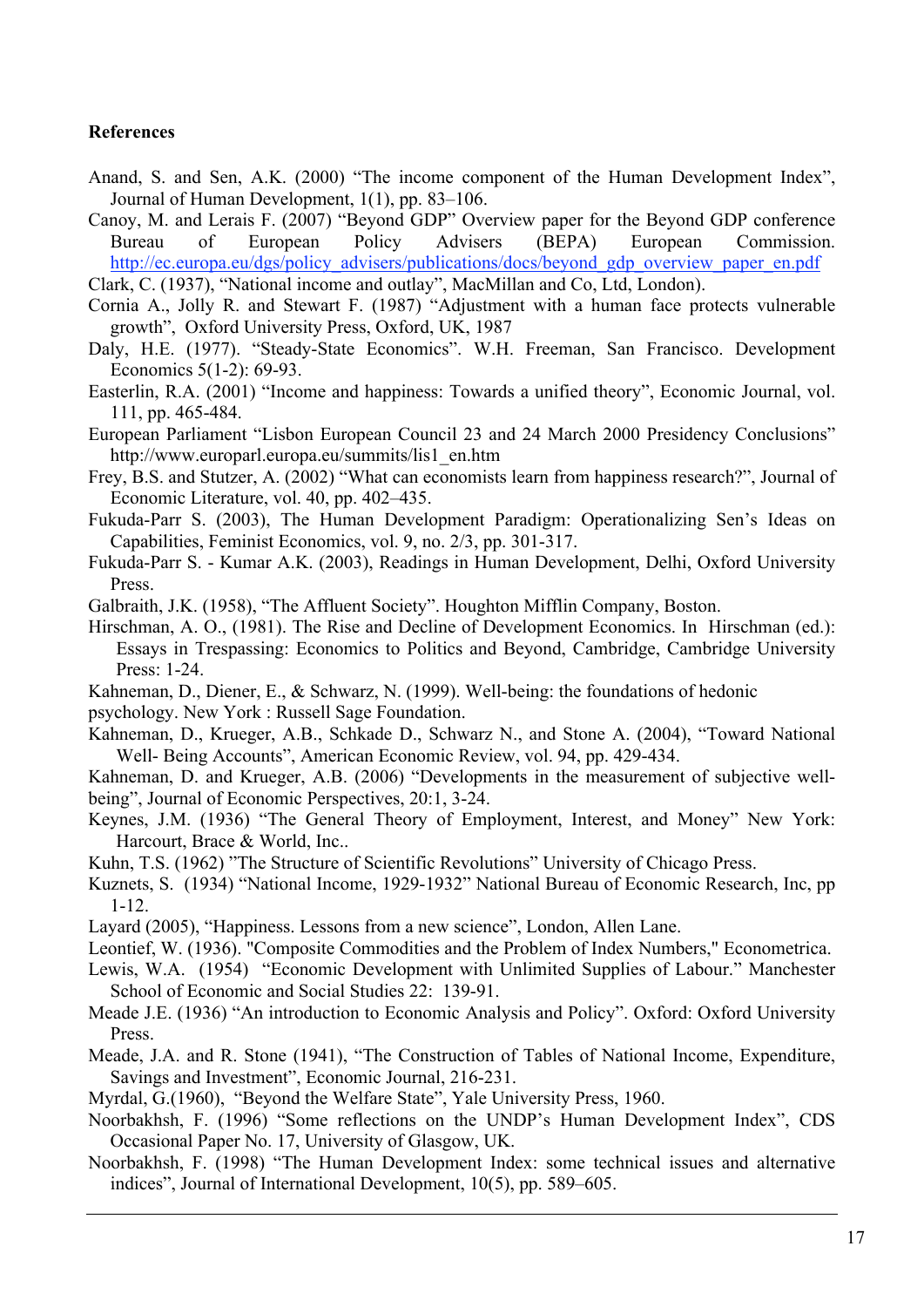- Nordhaus, W.D. and J. Tobin (1972). "Is growth obsolete?" Economic Growth. 50th anniversary colloquium V. Columbia University Press for the National Bureau of Economic Research. New York. Reprinted in: Milton Moss (ed.), The Measurement of Economic and Social Performance, Studies in Income and Wealth, Vol. 38, National Bureau of Economic Research, 1973.
- Seers Dudley, (1969) "The Meaning of Development", Int. Dev Rev.
- Scumpeter, J. A., (1932) "Development" Festschrift offered to Emil Lederer in honour of his 50th birthday on 22 July, 1932. The text is available on www.schumpeter.info.
- Sen, A.K., (1979), "Personal Utilities and public judgments: or what's wrong with the welfare economics", The Economic Journal, Vol. 89 (335), pp. 537-558.
- Sen, A.K., (1982), "Choice Welfare and Measurement", Cambridge, MIT Press.
- Sen, A.K.,(1985), "Well-Being, Agency, and Freedom", The Journal of Philosophy, Vol. 82 (4), pp. 169-221.
- Sen A.,(1999),"Lo sviluppo è libertà: perché non c'è crescita senza democrazia", Mondadori, Milano.
- Solow, R. M. (1956) "A Contribution to the Theory of Economic Growth," Quarterly Journal of Economics, vol. 70 n.1 February: 65-94.
- Stanford Encyclopaedia of Philosophy (2004), "Thomas Kuhn" http://plato.stanford.edu/entries/thomas-kuhn/
- Stewart F. (1985), "Basic Needs in Developing Countries", The John Hopkins University Press, Baltimora.
- Stiglitz J.E., Sen A., Fitoussi JP., (2009a) Commission on the Measurement of Economic Performance and social Progress-, Survey of existing approaches to measuring Socio Economic Progress. http://www.stiglitz-sen-fitoussi.fr/documents/Survey of Existing Approaches to Measuring Socio-Economic\_Progress.pdf
- Stiglitz J.E., Sen A., Fitoussi JP., (2009b) Report by the Commission on the Measurement of Economic Performance and Social Progress. http://www.stiglitz-sen-fitoussi.fr/
- Streeten P. (1979), ''A Basic-Needs Approach to Economic Development'', in Jameson K.P., Wilbert C.K. (a cura di), Directions in Economic Development, Notre Dame University Press.
- Streeten, P. (1981) "First Things First: Meeting Basic Human Needs in Developing countries", Oxford University Press, Oxford.
- Streeten P., Burki S.J. (1978), ''Basic Needs: Some Issues'', World Development, n. 3, p. 148.
- van Der Bergh, Jeroen C.J.M. (2009) "The GDP Paradox" Journal of Economic Psychology Volume 30, Issue 2, April 2009, Pages 117-135.
- Swan T.W. (1956), "Economic Growth and capital accumulation" Economic record Vol.32.
- ul Haq M. (2003), The Human Development Paradigm, in Fukuda Parr S. Shiva Kumar A.K. (eds.), Readings in Human Development: Concepts, Measures and Policies for a Development Paradigm, New Delhi, Oxford University Press.
- United Nations Development Programme (various years), "Human Development Report", Oxford University Press, Oxford.
- U.S. Department of Commerce BEA- Bureau of Economic analysis (1999) "GDP: One of the Great Inventions of the 20th Century.", 1999.
- http://www.bea.gov/scb/account\_articles/general/0100od/maintext.htm
- World Employment Conference (1976), Employment, growth and basic needs: tripartite World Conference on Employment, income distribution and social progress and the international division of labour. Report of the Director-general of the International Labour Office. Geneva: International Labour Office.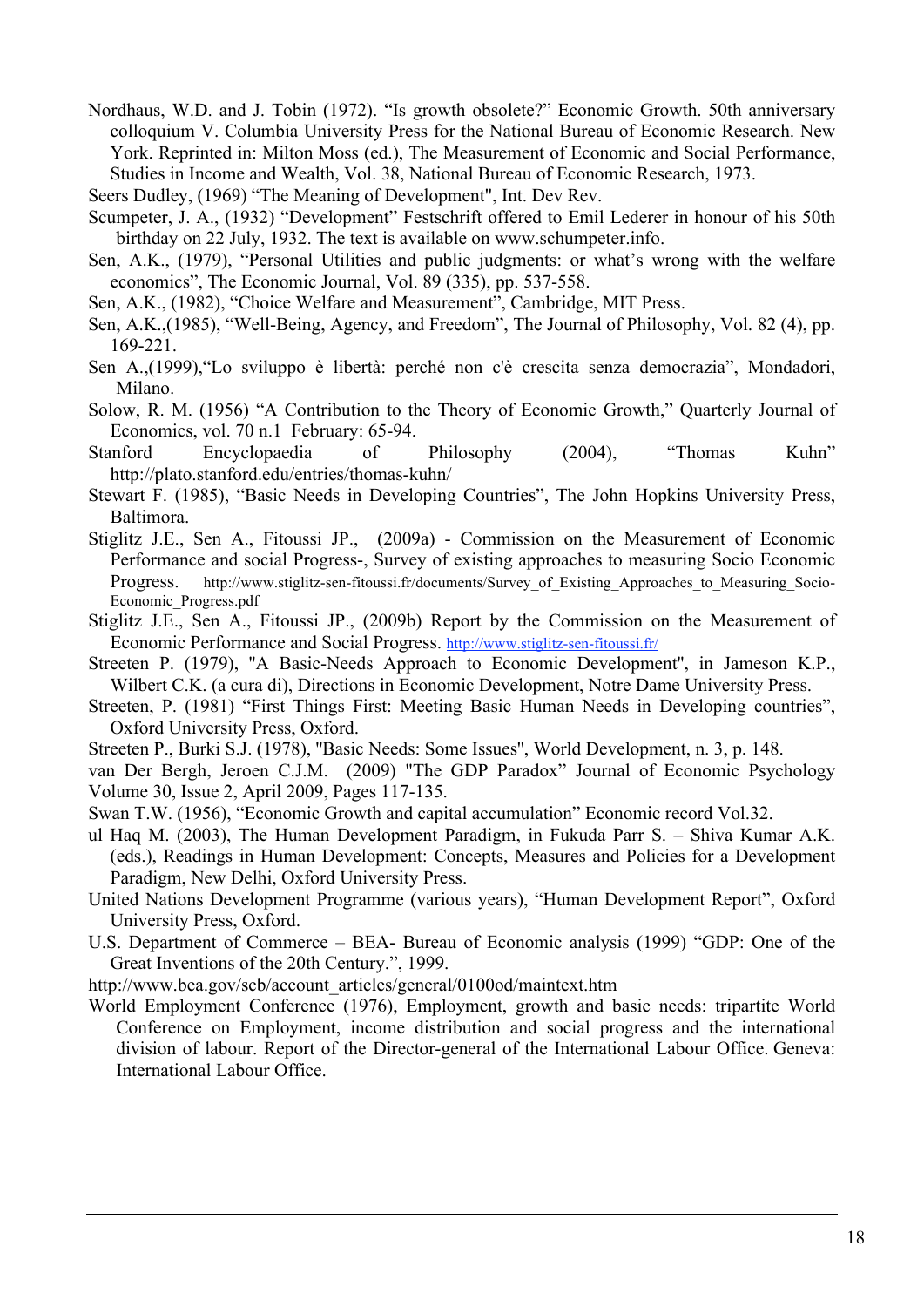# **ANNEX A**

| <b>COUNTRIES</b>      | 1999 | 2000 | 2001 | 2002 | 2003 | 2004 | 2005 | 2006 |
|-----------------------|------|------|------|------|------|------|------|------|
| Austria               | 2,80 | 2,84 | 2,57 | 2,62 | 2,54 | 2,62 | 2,68 | 2,71 |
| Belgium               | 1,68 | 1,84 | 1,68 | 1,67 | 1,64 | 1,68 | 1,58 | 1,75 |
| <b>Bulgaria</b>       | 0,35 | 0,52 | 0,24 | 0,26 | 0,47 | 0,79 | 0,82 | 0,85 |
| Croatia               | 2,23 | 2,47 | 2,57 | 1,86 | 1,84 | 2,04 | 1,96 | 2,01 |
| Cyprus                | 1,32 | 1,33 | 1,22 | 0,96 | 0,71 | 0,82 | 0,89 | 0,80 |
| Czech Republic        | 1,17 | 1,22 | 1,08 | 1,06 | 1,14 | 1,17 | 1,34 | 1,41 |
| Denmark               | 1,84 | 2,03 | 1,86 | 1,92 | 1,98 | 2,14 | 2,20 | 2,19 |
| Estonia               | 0,85 | 1,46 | 1,27 | 1,32 | 1,34 | 1,54 | 1,59 | 1,76 |
| Finland               | 2,43 | 2,60 | 2,36 | 2,26 | 2,15 | 2,38 | 2,40 | 2,42 |
| France                | 2,21 | 2,26 | 2,18 | 2,11 | 2,01 | 2,10 | 2,00 | 2,05 |
| Germany               | 1,57 | 1,66 | 1,46 | 1,36 | 1,33 | 1,28 | 1,28 | 1,49 |
| Greece                | 1,51 | 1,52 | 1,54 | 1,53 | 1,79 | 1,65 | 1,56 | 1,78 |
| Hungary               | 1,74 | 1,79 | 1,79 | 1,84 | 1,87 | 1,89 | 1,94 | 2,16 |
| <b>Ireland</b>        | 2,16 | 2,11 | 1,87 | 1,99 | 1,96 | 2,01 | 2,11 | 2,11 |
| Italy                 | 2,16 | 2,30 | 2,25 | 2,15 | 2,10 | 2,40 | 2,32 | 2,45 |
| Latvia                | 1,63 | 1,98 | 2,03 | 1,99 | 2,05 | 2,24 | 2,61 | 2,89 |
| Lithuania             | 1,32 | 1,49 | 1,55 | 1,76 | 2,10 | 1,97 | 2,42 | 2,51 |
| Luxembourg            | 2,12 | 2,04 | 1,52 | 1,53 | 1,33 | 1,39 | 1,41 | 1,59 |
| Malta                 | 1,15 | 1,26 | 1,27 | 1,59 | 1,37 | 1,51 | 1,63 | 1,65 |
| Netherlands           | 1,93 | 1,97 | 1,84 | 1,71 | 1,70 | 1,79 | 1,78 | 1,87 |
| Norway                | 3,31 | 3,79 | 3,53 | 3,58 | 3,49 | 3,61 | 3,89 | 3,85 |
| Poland                | 1,24 | 1,07 | 0,67 | 0,38 | 0,51 | 0,59 | 0,76 | 0,95 |
| Portugal              | 2,13 | 2,26 | 2,24 | 2,07 | 2,12 | 1,97 | 1,79 | 2,00 |
| Romania               | 1,11 | 1,17 | 1,42 | 1,30 | 1,25 | 1,51 | 1,44 | 1,67 |
| Slovakia              | 0,97 | 0,82 | 0,82 | 0,82 | 0,80 | 0,82 | 0,98 | 1,27 |
| Slovenia              | 2,00 | 1,85 | 1,76 | 1,75 | 1,56 | 1,80 | 1,81 | 1,99 |
| Spain                 | 1,84 | 1,92 | 1,98 | 1,82 | 1,93 | 1,90 | 2,04 | 2,16 |
| Sweden                | 2,91 | 3,17 | 2,98 | 2,87 | 2,78 | 2,93 | 3,01 | 3,05 |
| <b>United Kingdom</b> | 2,48 | 2,55 | 2,50 | 2,54 | 2,55 | 2,57 | 2,62 | 2,60 |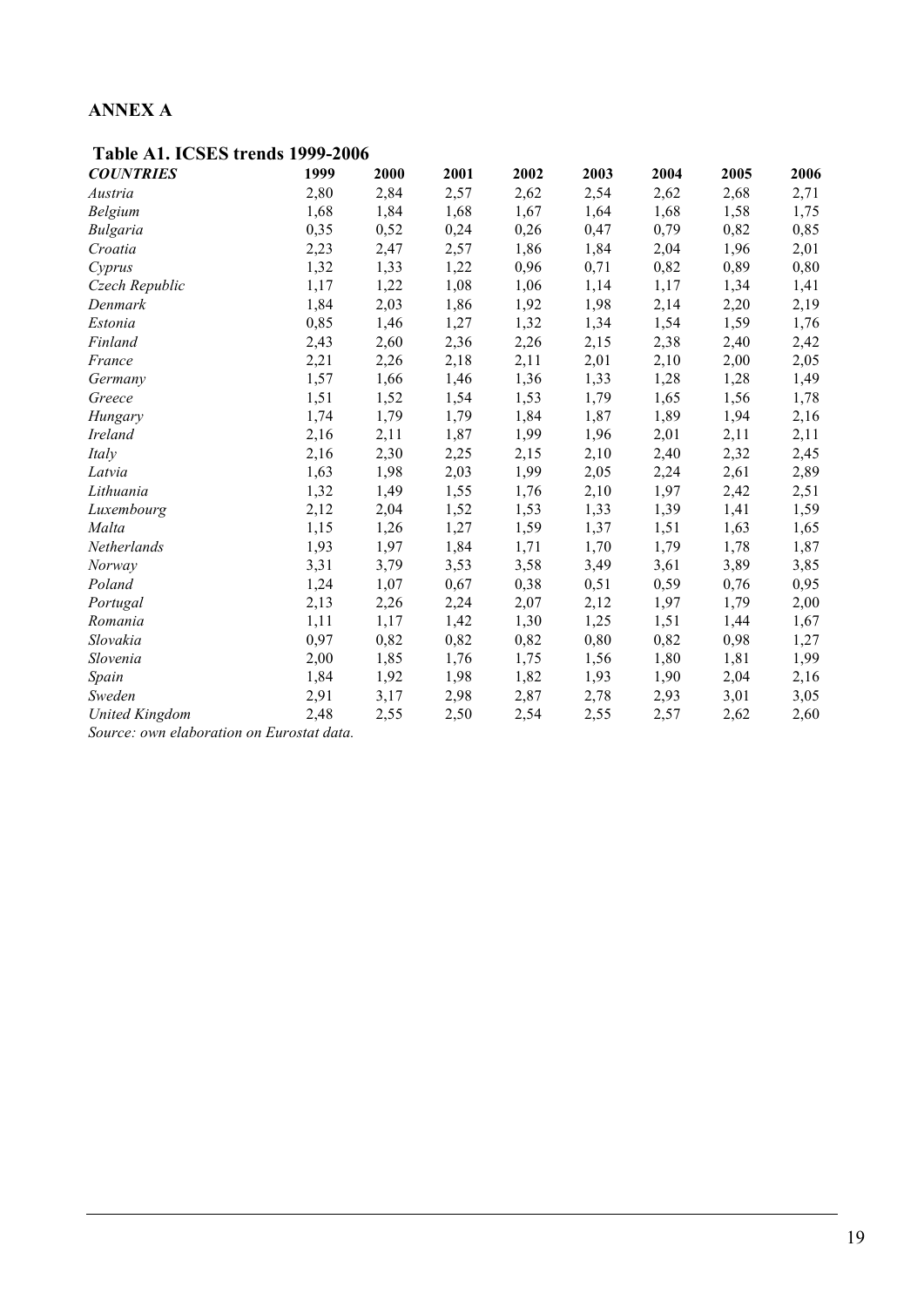# **Table A2. Environment index trends 1999-2006**

| <b>COUNTRIES</b>      | 1999 | 2000 | 2001 | 2002 | 2003 | 2004 | 2005 | 2006 |
|-----------------------|------|------|------|------|------|------|------|------|
| Austria               | 0,49 | 0,49 | 0,47 | 0,46 | 0,41 | 0,43 | 0,43 | 0,43 |
| Belgium               | 0,20 | 0,20 | 0,20 | 0,21 | 0,21 | 0,21 | 0,22 | 0,23 |
| <b>Bulgaria</b>       | 0,30 | 0,30 | 0,29 | 0,29 | 0,29 | 0,30 | 0,30 | 0,30 |
| Croatia               | 0,46 | 0,44 | 0,45 | 0,41 | 0,39 | 0,43 | 0,41 | 0,40 |
| Cyprus                | 0,23 | 0,22 | 0,22 | 0,21 | 0,21 | 0,21 | 0,21 | 0,21 |
| Czech Republic        | 0,22 | 0,21 | 0,21 | 0,21 | 0,21 | 0,21 | 0,21 | 0,21 |
| Denmark               | 0,25 | 0,27 | 0,27 | 0,28 | 0,28 | 0,31 | 0,32 | 0,30 |
| Estonia               | 0,21 | 0,21 | 0,21 | 0,21 | 0,20 | 0,19 | 0,20 | 0,21 |
| Finland               | 0,29 | 0,30 | 0,28 | 0,27 | 0,24 | 0,28 | 0,30 | 0,26 |
| France                | 0,32 | 0,31 | 0,32 | 0,31 | 0,31 | 0,31 | 0,31 | 0,31 |
| Germany               | 0,24 | 0,24 | 0,24 | 0,25 | 0,25 | 0,25 | 0,26 | 0,26 |
| Greece                | 0,27 | 0,26 | 0,25 | 0,25 | 0,26 | 0,26 | 0,26 | 0,27 |
| Hungary               | 0,29 | 0,29 | 0,28 | 0,29 | 0,28 | 0,29 | 0,30 | 0,29 |
| <b>Ireland</b>        | 0,17 | 0,16 | 0,16 | 0,17 | 0,17 | 0,18 | 0,18 | 0,20 |
| Italy                 | 0,31 | 0,31 | 0,31 | 0,30 | 0,30 | 0,31 | 0,30 | 0,31 |
| Latvia                | 0,48 | 0,49 | 0,48 | 0,46 | 0,44 | 0,48 | 0,48 | 0,44 |
| Lithuania             | 0,32 | 0,32 | 0,32 | 0,32 | 0,31 | 0,31 | 0,31 | 0,31 |
| Luxembourg            | 0,10 | 0,09 | 0,08 | 0,06 | 0,05 | 0,01 | 0,02 | 0,03 |
| Malta                 | 0,29 | 0,29 | 0,29 | 0,29 | 0,28 | 0,28 | 0,28 | 0,28 |
| Netherlands           | 0,22 | 0,22 | 0,22 | 0,22 | 0,23 | 0,23 | 0,24 | 0,24 |
| Norway                | 0,56 | 0,60 | 0,55 | 0,59 | 0,54 | 0,53 | 0,59 | 0,56 |
| Poland                | 0,26 | 0,26 | 0,26 | 0,26 | 0,26 | 0,26 | 0,26 | 0,26 |
| Portugal              | 0,34 | 0,38 | 0,39 | 0,34 | 0,40 | 0,36 | 0,33 | 0,38 |
| Romania               | 0,43 | 0,40 | 0,39 | 0,40 | 0,37 | 0,39 | 0,41 | 0,39 |
| Slovakia              | 0,32 | 0,32 | 0,32 | 0,33 | 0,30 | 0,31 | 0,32 | 0,32 |
| Slovenia              | 0,37 | 0,37 | 0,36 | 0,34 | 0,33 | 0,35 | 0,33 | 0,33 |
| Spain                 | 0,30 | 0,31 | 0,33 | 0,30 | 0,33 | 0,31 | 0,30 | 0,31 |
| Sweden                | 0,45 | 0,47 | 0,46 | 0,44 | 0,41 | 0,44 | 0,47 | 0,45 |
| <b>United Kingdom</b> | 0,24 | 0,24 | 0,24 | 0,25 | 0,25 | 0,25 | 0,26 | 0,26 |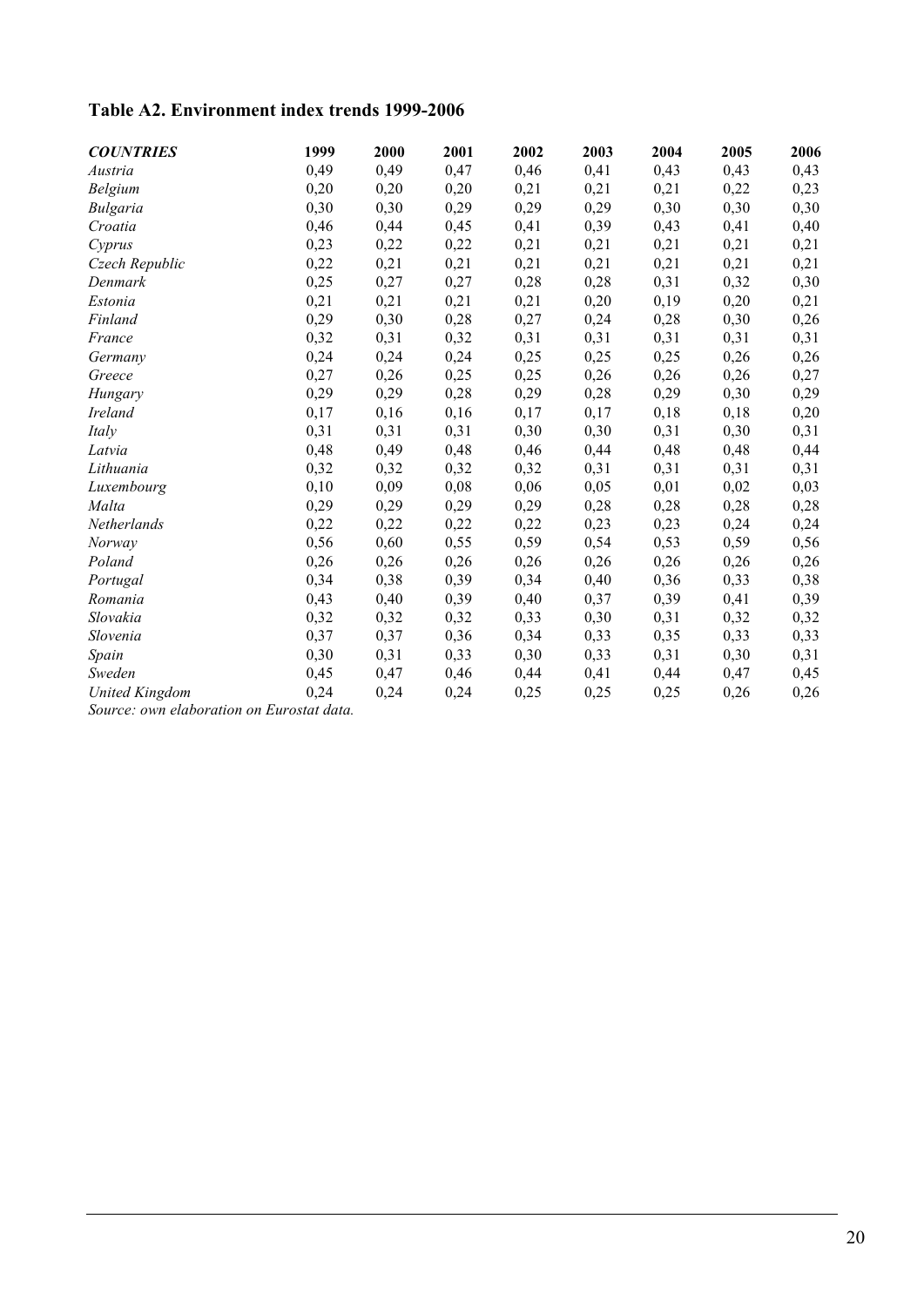# **Table A3. Social Cohesion index trends 1999-2006**

| <b>COUNTRIES</b>      | 1999    | 2000    | 2001    | 2002    | 2003    | 2004    | 2005    | 2006    |
|-----------------------|---------|---------|---------|---------|---------|---------|---------|---------|
| Austria               | $-0,16$ | $-0,17$ | $-0,17$ | $-0,17$ | $-0,14$ | $-0,17$ | $-0,17$ | $-0,17$ |
| Belgium               | $-0,25$ | $-0,22$ | $-0,22$ | $-0,23$ | $-0,22$ | $-0,24$ | $-0,25$ | $-0,23$ |
| <b>Bulgaria</b>       | $-0,37$ | $-0,38$ | $-0,43$ | $-0,44$ | $-0,38$ | $-0,32$ | $-0,31$ | $-0,30$ |
| Croatia               | $-0,01$ | $-0,01$ | $-0,01$ | $-0,22$ | $-0,20$ | $-0,17$ | $-0,17$ | $-0,15$ |
| Cyprus                | $-0,15$ | $-0,15$ | $-0,17$ | $-0,20$ | $-0,27$ | $-0,28$ | $-0,26$ | $-0,30$ |
| Czech Republic        | $-0,15$ | $-0,17$ | $-0,20$ | $-0,20$ | $-0,21$ | $-0,23$ | $-0,22$ | $-0,23$ |
| Denmark               | $-0,20$ | $-0,19$ | $-0,19$ | $-0,20$ | $-0,18$ | $-0,19$ | $-0,18$ | $-0,18$ |
| Estonia               | $-0,13$ | $-0,13$ | $-0,16$ | $-0,16$ | $-0,14$ | $-0,09$ | $-0,13$ | $-0,13$ |
| Finland               | $-0,18$ | $-0,18$ | $-0,18$ | $-0,18$ | $-0,19$ | $-0,20$ | $-0,20$ | $-0,19$ |
| France                | $-0,20$ | $-0,20$ | $-0,19$ | $-0,19$ | $-0,21$ | $-0,20$ | $-0,22$ | $-0,21$ |
| Germany               | $-0,29$ | $-0,28$ | $-0,30$ | $-0,32$ | $-0,33$ | $-0,37$ | $-0,37$ | $-0,36$ |
| Greece                | $-0,15$ | $-0,17$ | $-0,15$ | $-0,15$ | $-0,12$ | $-0,15$ | $-0,14$ | $-0,12$ |
| Hungary               | $-0,06$ | $-0,08$ | $-0,08$ | $-0,08$ | $-0,06$ | $-0,07$ | $-0,05$ | 0,00    |
| <b>Ireland</b>        | $-0,12$ | $-0,11$ | $-0,11$ | $-0,11$ | $-0,10$ | $-0,10$ | $-0,10$ | $-0,11$ |
| Italy                 | $-0,09$ | $-0,08$ | $-0,07$ | $-0,05$ | $-0,05$ | 0,02    | 0,02    | 0,03    |
| Latvia                | $-0,19$ | $-0,17$ | $-0,17$ | $-0,13$ | $-0,12$ | $-0,13$ | $-0,07$ | 0,00    |
| Lithuania             | $-0,05$ | $-0,12$ | $-0,16$ | $-0,10$ | $-0,07$ | $-0,07$ | 0,06    | 0,09    |
| Luxembourg            | $-0,18$ | $-0,19$ | $-0,20$ | $-0,21$ | $-0,22$ | $-0,22$ | $-0,23$ | $-0,23$ |
| Malta                 | $-0,17$ | $-0,15$ | $-0,13$ | $-0,11$ | $-0,11$ | $-0,12$ | $-0,14$ | $-0,13$ |
| Netherlands           | $-0,17$ | $-0,14$ | $-0,13$ | $-0,14$ | $-0,14$ | $-0,16$ | $-0,17$ | $-0,17$ |
| Norway                | $-0,04$ | 0,00    | 0,01    | 0,00    | 0,02    | 0,01    | 0,03    | 0,05    |
| Poland                | $-0,16$ | $-0,21$ | $-0,27$ | $-0,37$ | $-0,38$ | $-0,39$ | $-0,31$ | $-0,29$ |
| Portugal              | $-0,02$ | $-0,01$ | 0,00    | 0,02    | 0,01    | $-0,03$ | $-0,06$ | $-0,07$ |
| Romania               | $-0,19$ | $-0,21$ | $-0,20$ | $-0,22$ | $-0,22$ | $-0,23$ | $-0,19$ | $-0,19$ |
| Slovakia              | $-0,23$ | $-0,31$ | $-0,35$ | $-0,38$ | $-0,36$ | $-0,37$ | $-0,37$ | $-0,32$ |
| Slovenia              | $-0,18$ | $-0,21$ | $-0,20$ | $-0,21$ | $-0,22$ | $-0,21$ | $-0,20$ | $-0,19$ |
| Spain                 | $-0,17$ | $-0,16$ | $-0,13$ | $-0,15$ | $-0,15$ | $-0,15$ | $-0,10$ | $-0,09$ |
| Sweden                | $-0,24$ | $-0,23$ | $-0,21$ | $-0,21$ | $-0,21$ | $-0,22$ | $-0,22$ | $-0,20$ |
| <b>United Kingdom</b> | 0,01    | 0,02    | 0,04    | 0,05    | 0,04    | 0,05    | 0,07    | 0,05    |